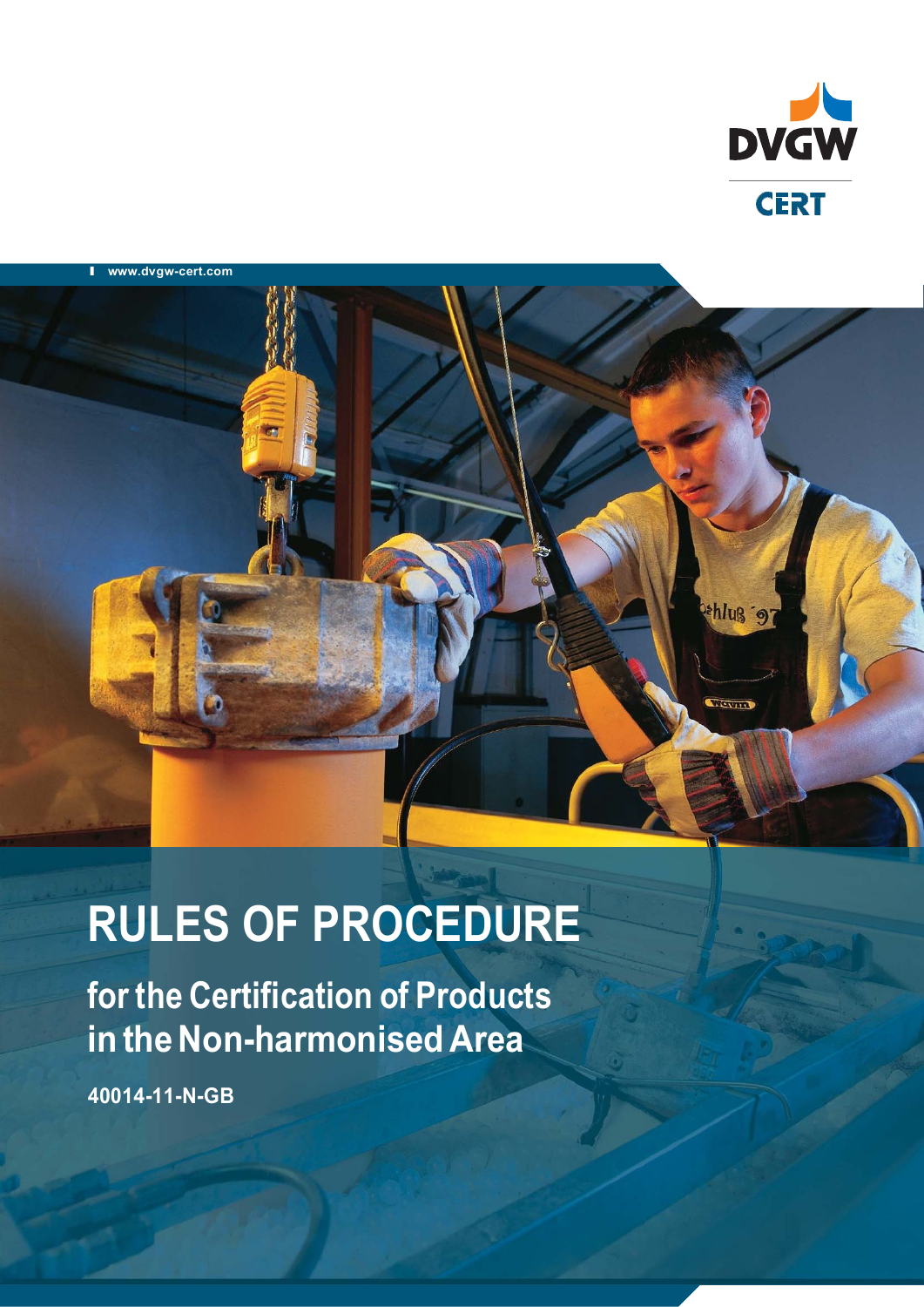**Published by** 40014-11-N-GB © 1996 – 2017 DVGW CERT GmbH, Bonn, 11th edition, January 2017

DVGW CERT GmbH Josef-Wirmer-Straße 1-3 53123 Bonn, Germany Amtsgericht Bonn (Local Court) HRB 15259 (Commercial Register) Managing Director: Dipl.-Ing. Gabriele Schmidt VAT ID: DE254478164 Phone: +49 (228) 91 88 888 Fax: +49 (228) 91 88 993 Email: info@dvgw-cert.com Internet: http://www.dvgw-cert.com

Reprint or photomechanical reproduction of any part of this document is only permitted with the approval of DVGW CERT GmbH, Bonn.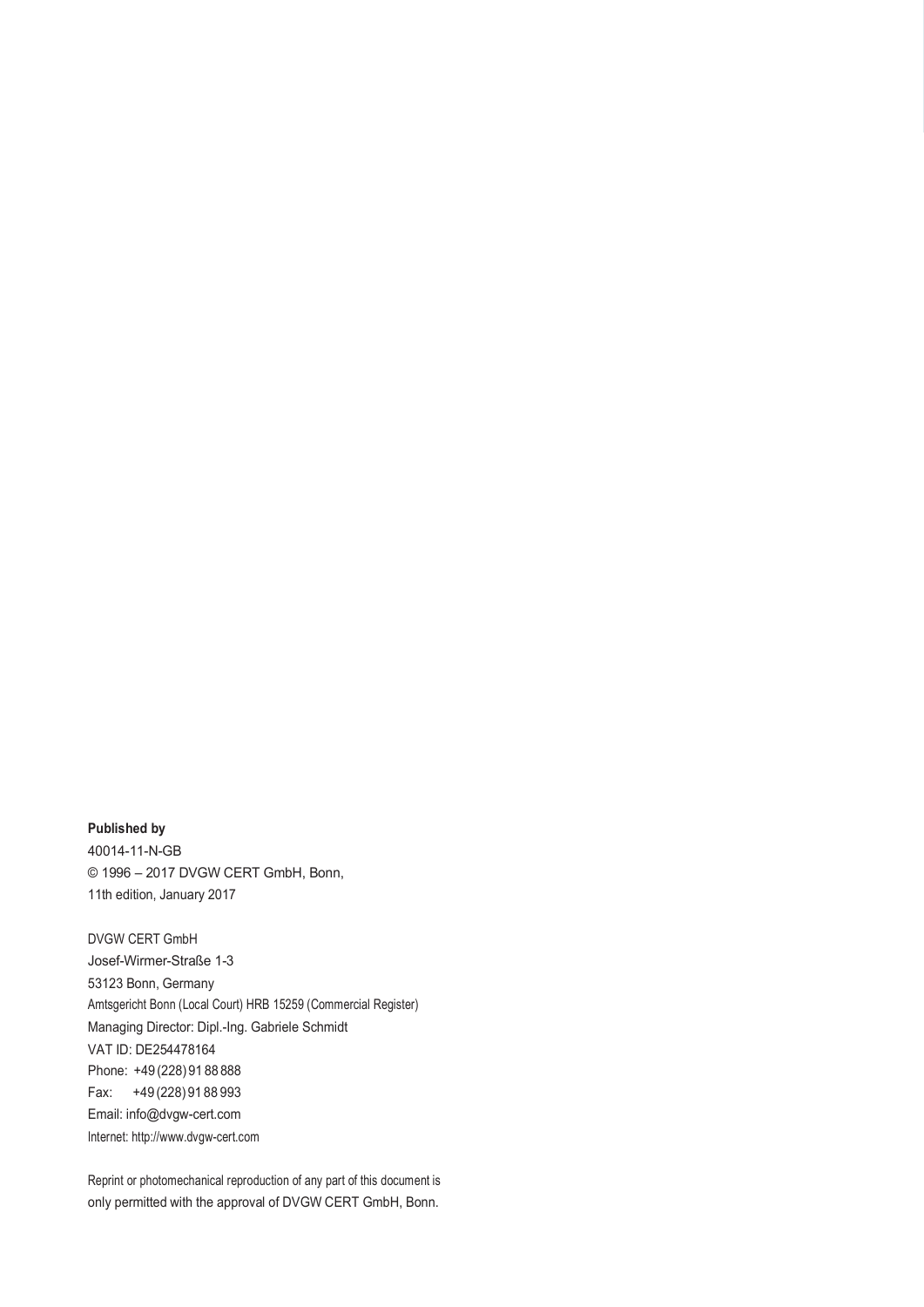

# **RULES OF PROCEDURE**

# **for the Certification of Products in the Non-harmonised Area**

**40014-11-N-GB**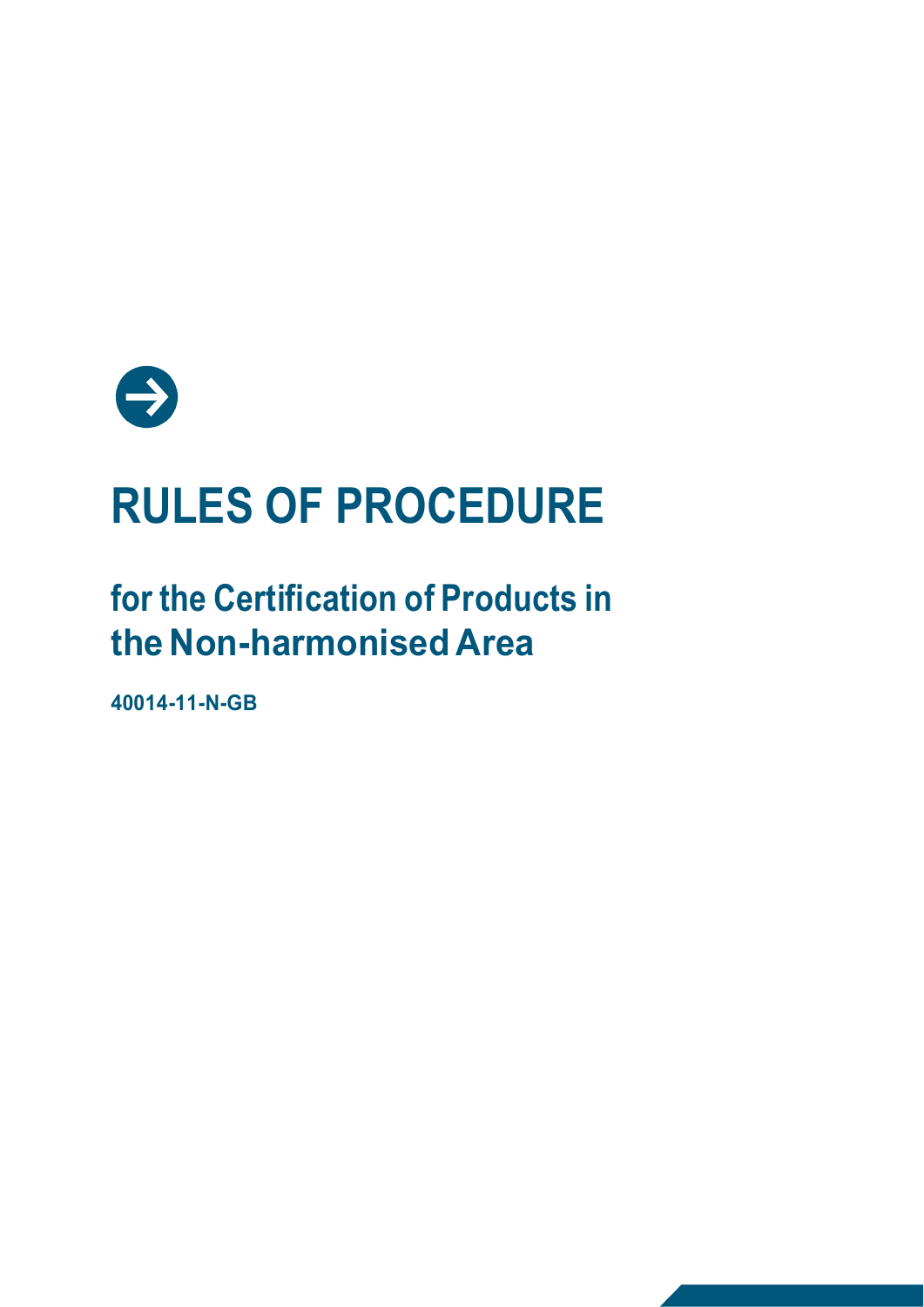# **DVGW CERT RULES OF PROCEDURE**

# **I CONTENTS**

| 1            |  |
|--------------|--|
| $\mathbf{2}$ |  |
| 3            |  |
| 3.1          |  |
| 3.2          |  |
| 4            |  |
| 4.1          |  |
| 4.2          |  |
| 4.3          |  |
| 4.4          |  |
| 5            |  |
| 5.1          |  |
| 5.2          |  |
| 5.3          |  |
| 5.4          |  |
| 5.5          |  |
| 5.6          |  |
| 5.6.1        |  |
| 5.6.2        |  |
| 5.7          |  |
| 5.8          |  |
| 5.9          |  |
| 5.10         |  |
| 6            |  |
| 6.1          |  |
| 6.2          |  |
| 6.2.1        |  |
| 6.2.2        |  |
| 6.2.3        |  |
| 6.3          |  |
| 6.4          |  |
| 6.5          |  |
| 6.5.1        |  |
| 6.5.2        |  |
| 6.5.3        |  |
| 6.6          |  |
| 6.6.1        |  |
| 6.6.2        |  |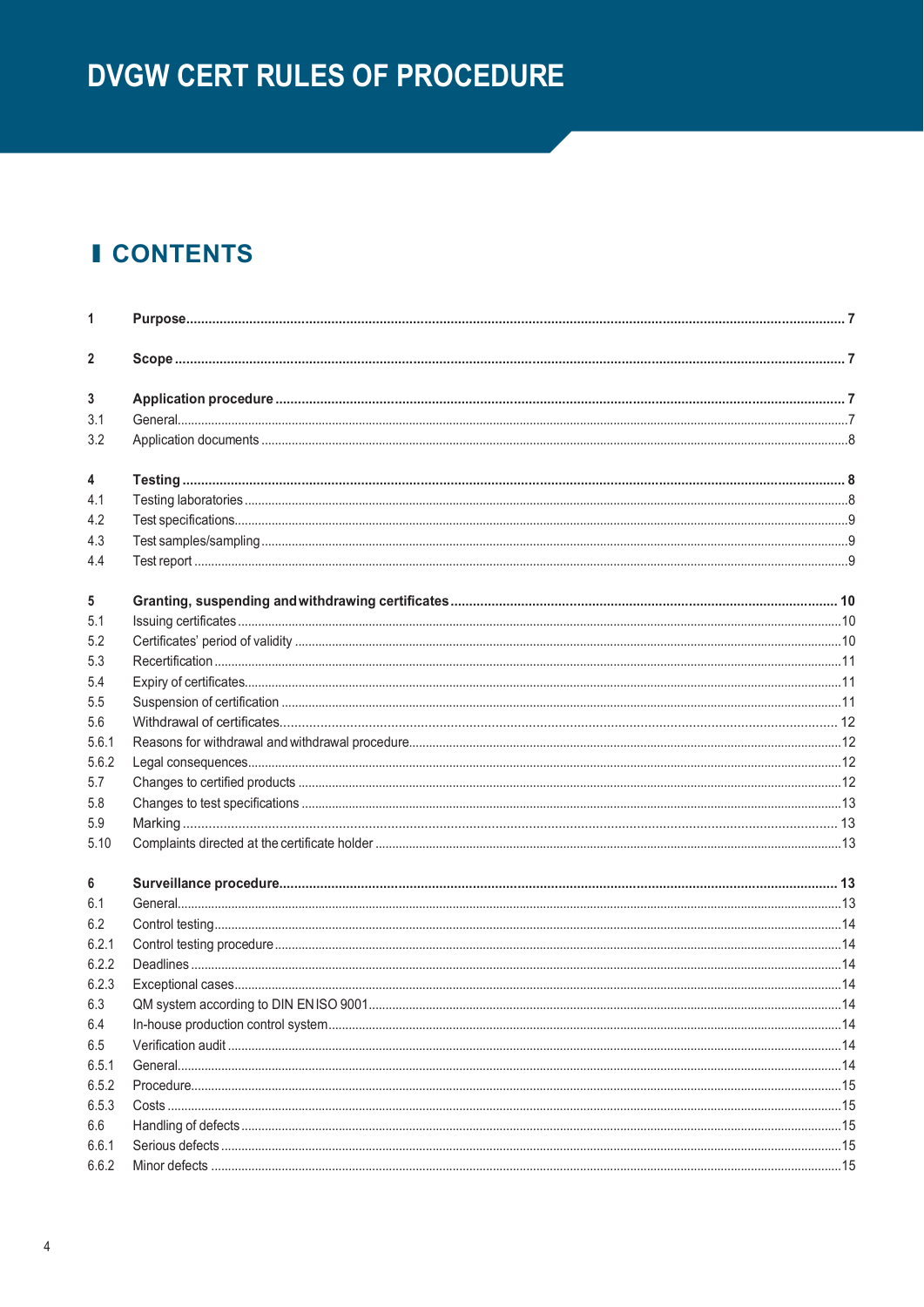| $\overline{7}$ |  |
|----------------|--|
| 8              |  |
| 8.1            |  |
| 8.2            |  |
| 8.3            |  |
| 9              |  |
| 10             |  |
| 11             |  |
| 12             |  |
| 13             |  |
|                |  |
|                |  |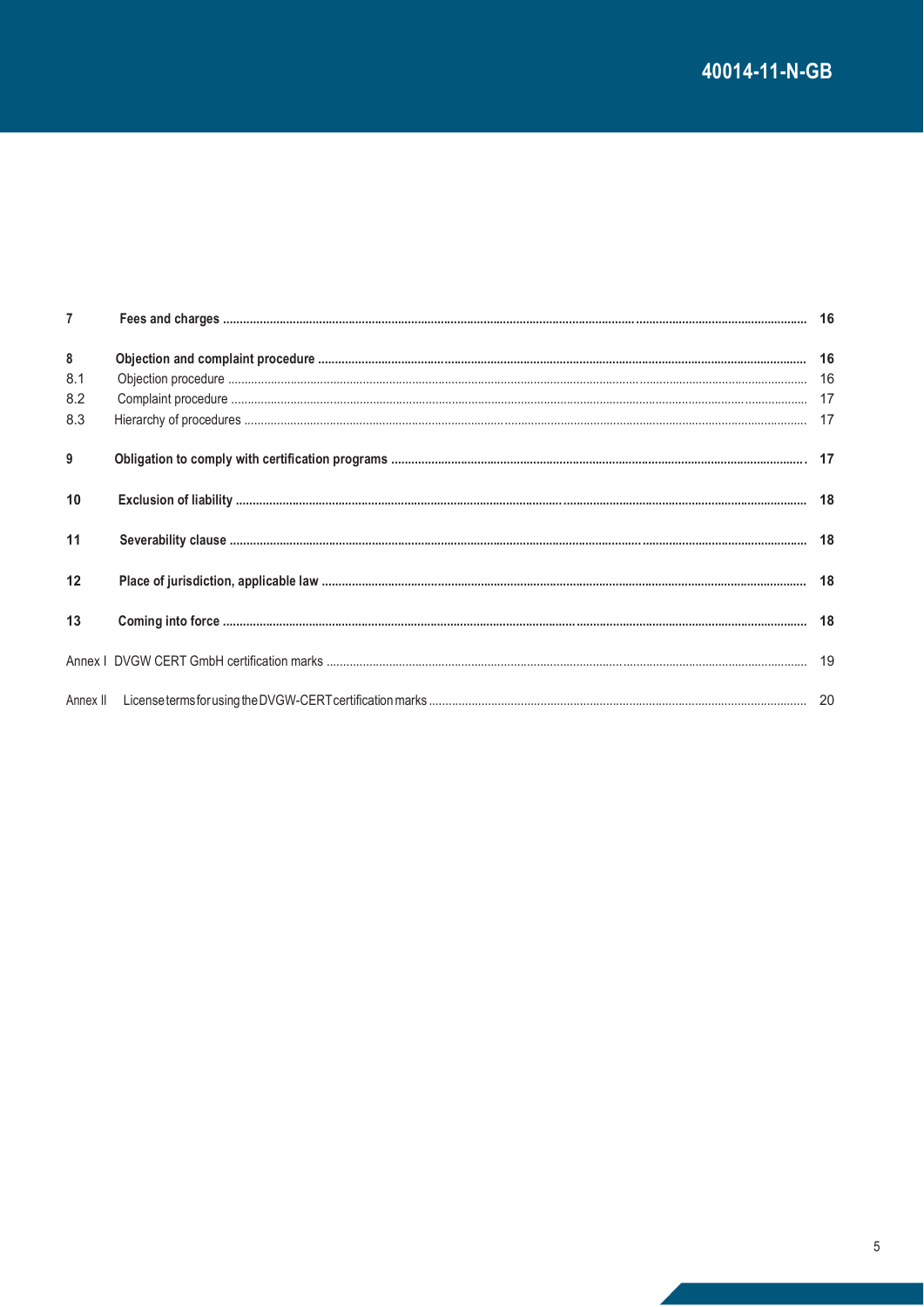### G **1 Purpose**

These Rules of Procedure define the General Terms and Conditions for the national procedures of DVGW CERT GmbH for the

- G certification,
- G testing,
- G surveillance and
- G granting, withdrawal and suspension of certificates

for products in the non-harmonized sector of the European Union. Certification confirms compliance of types with the test specifications defined by DVGW CERT GmbH in its certification programs.The respective license terms apply to the granting of certification marks.

### G **2 Scope**

These Rules of Procedure apply to certification procedures for products, components and materials in accordance with the test specifications listed in section 4.2. The test specifications have been published on the website of DVGW CERT GmbH (http://www.dvgw-cert.com).

The testand surveillance specificationsapplicable for aparticulartype of product (certification programs) have been specified in the producttype lists of DVGW CERT GmbH. The product type lists are continually adapted to reflect developments in European standards, DIN standards and the DVGW StandardsandCodesofPracticeaswellasthelatestfindings frompractice and research.The lists can also be found on the website ofDVGW CERT GmbH or requested from DVGW CERT GmbH.

Based on these Rules of Procedure, the following certification marks can be granted:

#### G **DIN-DVGW mark**

The DIN-DVGW mark is issued upon application if the products, components and materials meet the requirements of the DIN(EN) standards applicable for the product in question as mentioned in the DVGW Standards and Codes of Practice.

#### G **DVGW mark**

The DVGW certification mark is issued upon application ifthe products, components and materials meet the requirements of the DVGW Standards and Codes of Practice applicable for the product in question.

#### G **DVGW-CERT mark of conformity**

The DVGW-CERT mark of conformity is issued upon application if the productsmeetthe requirementsofthecertification programsofDVGWCERT GmbH applicable for the product in question.

#### G **DVGW-CERT W 540 mark of conformity**

The DVGW-CERT mark of conformity carrying the extra "Safe connection W 540"label is granted upon application if the product in question complies with the applicable aspects of the Preliminary Technical Test Specification DVGWW540(VP). The DVGW mark of conformity carrying the extra "Safe connection W 540" label documents that a product is generally safe for use in drinking water installations.

#### G **GS mark**

DVGW CERTGmbH can grantthe rightto use theGS mark fortechnical equipmentandconsumer productsasdefinedby theGermanEquipment and Product Safety Act (ProdSG1). The GS mark may only be used together with the logo of DVGW CERT GmbH (see Annex I).

#### G **DVGW quality mark**

The DVGW quality mark is granted upon application in addition to the European CE mark or to the mark of conformity for products, if the quality requirementsoftheapplicableDVGWStandardsandCodesofPractice specified for the respective product are met.

### G **3 Application procedure**

#### **3.1 General**

Applications for certification, recertification and surveillance as well as notifications of modification must be addressed to DVGW CERT GmbH on printed or electronic application forms and must carry a legally binding signature or be signedelectronically.

After receiving the application, DVGW CERT GmbH shall check whether the application is valid and complete and whether it is assigned to a specific procedure. The application for granting certification will be confirmed within 4 weeks and assigned a reference number – or rejected if no applicable Test Specifications or approved and/or accredited testing laboratories exist for the product.

Confirmation of the order by DVGW CERT GmbH marks the beginning of the certification procedure. In the event of ambiguities the applicant will receive an interim report after a maximum of 4 weeks.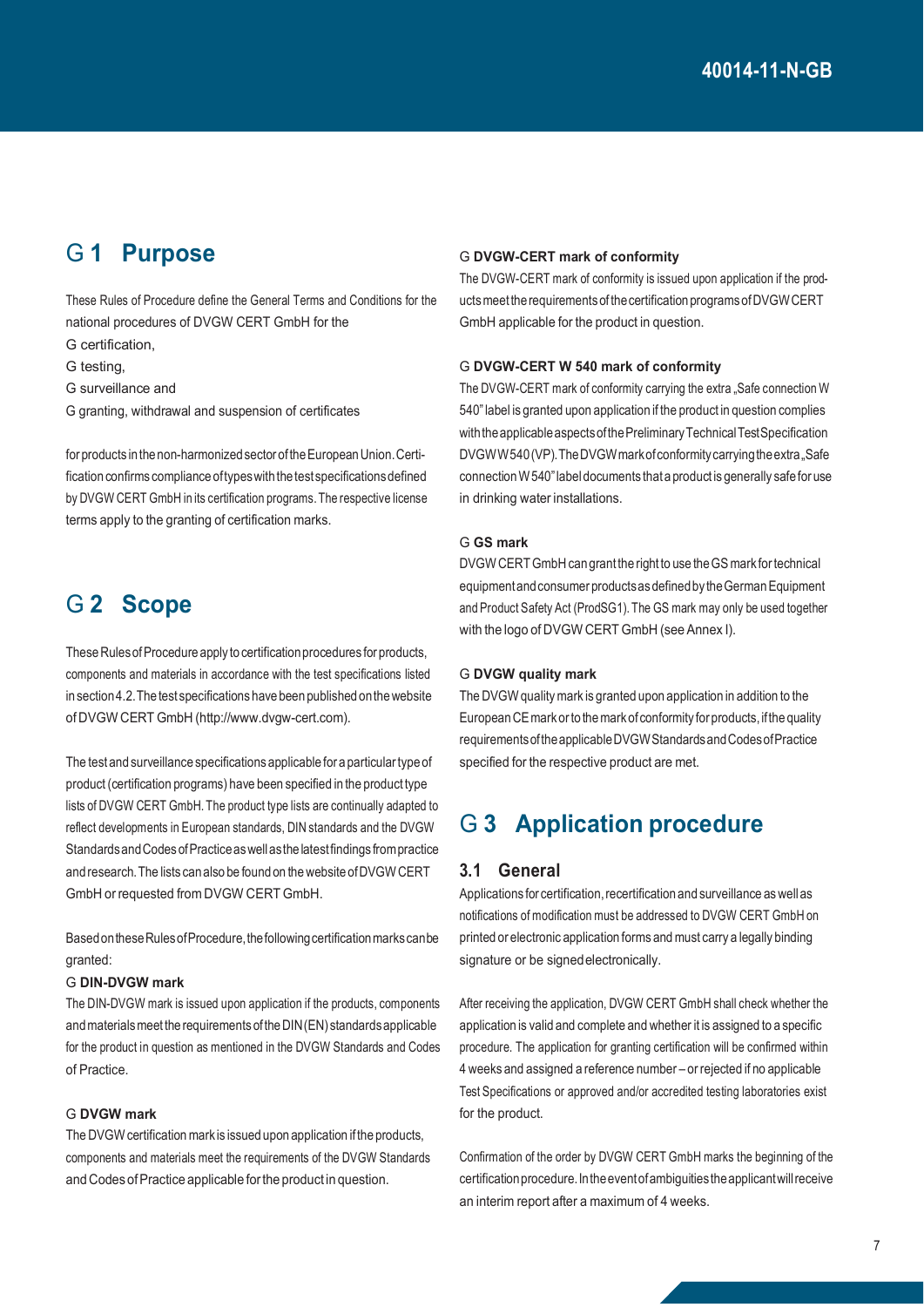The Rules of Procedure, test specifications, laboratory recognitions and accreditations and schedulesoffees valid at the timeofreceiptofthe application shall be applicable to the certification procedure in question.

The applicant/potential certificate holder is the contractual partner relevant for the Certification Body in all matters relating to the requested certification procedure.The certificate holder shall be fully entitled to use the issued certificates and shall assume allrightsand obligations pursuant to these Rules of Procedure.

The applicant/certificate holder undertakes not to have any tests performed by a testing laboratory that was involved in the design or construction of the productrangeoroffered anyotherproduct-relatedadvice.Failingthis, the testresults shallnotbeused for certification.Theapplicant/certificate holder shall warrant that the product is free from third-party rights and that no copyrights, trademark rights, patents or industrial property rights of third parties will be violated – or that the holder of such rights agrees to the certification procedure. Tothat extent, the applicant/certificate holder shall indemnifyDVGWCERTGmbHagainstanysuchthird-partyclaims.

The applicant/certificate holder furthermore undertakes to refrain from making any advertising statements or other public statements regarding the results or any interim results of the testing procedure before DVGW CERT GmbH has informed him of the conclusion ofthe certification procedure.

Separate applications for certification mustbe filed for products that differ significantlyinways relevantfor certification.Significantfeaturesrelevant for certification include properties substantially affecting a product's safety, hygiene, function or handling. Trademarks, models and types that differ only in size/performance or formally, or in ways notrelevant for certification, can be grouped together in one application for certification, and can later be covered by a single certificate ifthey belong to asingle production series and to one and the same product type. If required, information about combining models and product types to production series can be requested from DVGW CERT GmbH.

If an applicant markets the product ofanother certificate holder under his own name with the latter's consent, he shall apply for a separate certificate bearing a separate registration number to cover the models marketed byhim.Alternatively,hisnamemaybeaddedontheowner'scertificate, specifying him as an additional distributor(see section 4.1).

Binding information by DVGW CERT GmbH on the status of the certification procedure must be in writing.

#### **3.2 Application documents**

The following documents shall be submitted to DVGW CERT GmbH with a new application for certification:

#### Before type/product testing:

- G Acompleted andsigned certification application form
- G Documents that clearlyandunambiguouslydescribe theproduct(e.g. user and installation instructions, technical drawings)
- G New clients will also be required to submit a copy of their business registration or a copy of entry in the Commercial Register; non-German applicants will be required to furnish equivalent evidence of the certificate holder's business enterprise.

#### After type/product testing:

- G All required testreports in the original or in any other indelible and traceable format
- G All supporting documents

Alldocuments required for certification mustbeavailable toDVGWCERT GmbH.Any other applicable test or material certificates must be valid at leastforanotherhalfyearwhenthetestreportsaresubmitted.Proofof validity must be furnished with applications for new certification, modifications, recertification and extensions as well as in the course of the periodical surveillance procedures.

DVGW CERT GmbH undertakes to keep confidential vis-à-vis third parties any information related to certification applications.

**Allapplicationforms,schedulesoffeesandcharges,andTerms and Conditions can be requested from DVGW CERT GmbH or downloaded from its website.**

## G **4 Testing**

#### **4.1 Testing laboratories**

The certificate holder shall commission testing laboratories for product testing purposes (type approval tests, control tests, supplementary tests) that meet the following prerequisite:

G The testing laboratory must be fully accredited pursuant to DINEN ISO/ IEC 17025 (MRA agreement) and by an EU-approved accreditation body for the scope of testing and the test procedure required for the certification.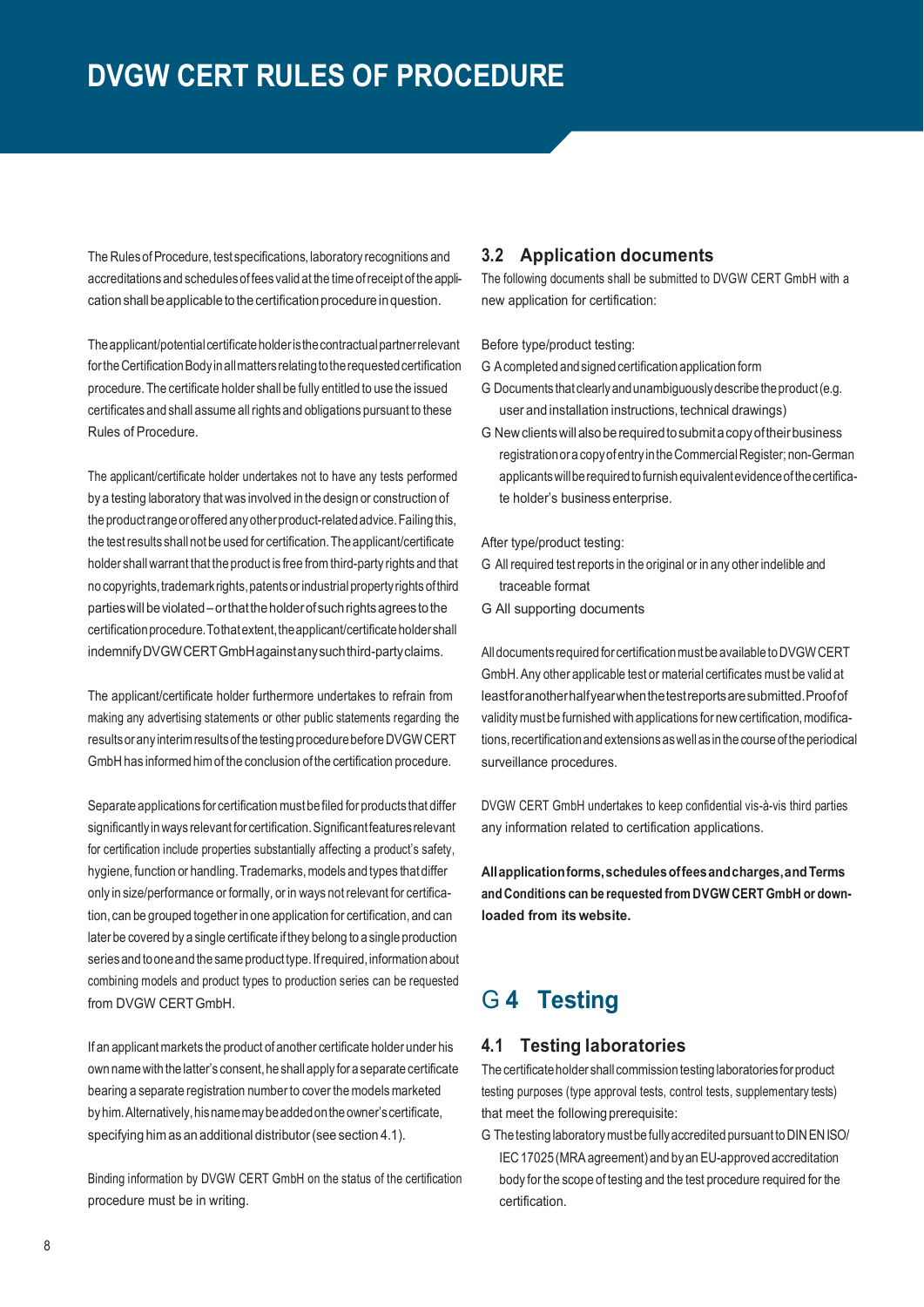Testing laboratories are not authorised to issue quotations, make statements or supply information on behalf of DVGW CERT GmbH. DVGW CERT GmbH accepts no liability for testing services provided by testing laboratories.

The relationship betweenthecertificate holder/manufacturer andatesting laboratory shall be governed by a test assignment contract signed directly by the parties concerned. This contract must authorise the testing laboratory tomake theresultsoftestsavailabletoDVGWCERTGmbHinthe formofa test report.

#### **4.2 Test specifications**

The test specifications used fortesting and certification musthave been published prior to their use inaway thatmakes them generallyaccessible to the expert public. Depending on the certification mark, they may include: G EU or German legal regulations

G DIN (EN) standards and the relevant pre-standards

G Standards and test specifications of other countries in or outside Europe

G DVGW Codes of Practice and Technical Test Specifications (P)

G DVGW Preliminary Technical Test Specifications (VPs)

G DVGW CERT certification programme (ZP)

DVGW CERT GmbH may decide to use draft versions of standards, DVGW CodesofPractice andTestSpecifications inindividual cases.

DVGW CERT GmbH maintains a list of all test specifications applicable to its certification procedures, including information onwhich test specification applies to which product type. The list has been published on the Internet or can be made available on request.The information contained in this list is provided without quaranteeing that it is correct and complete at the time of publication. Only the information contained in the application confirmation is binding.

#### **4.3 Test samples/sampling**

Fortypeapprovaltests,themanufacturershall submittypicaltestsamples from near-series production to the testing laboratory commissioned to carry out the tests. If required, additional test samples may be requested for type approval tests.

The testing laboratory commissioned to carryoutthe tests shall take samples from themanufacturer or distributor.Thetesting laboratory commissioned to carry out the tests may take typesor samples from the manufacturer or distributor without prior notice. If specific test specimens deviating from the product geometry (e.g. test panels) are to be used for surveillance, theseshallbemadeavailablebythemanufacturerfor sampling insufficient quantities. In exceptional cases and after prior agreement with DVGW CERT GmbH, samples submitted or supplied by the manufacturer may be accepted.

#### **4.4 Test report**

Certification is based on the test report prepared by a testing laboratory in accordance with section 4.1.The testreport shall reflect the current status of the product and the underlying test specifications and meet the requirements of DIN EN ISO/IEC 17025 as amended. The test report must not be olderthan 2 years.It shall include information on all certification and/ or surveillance requirements relating to the product and shall not contain any statements regarding conformity.The testreport shallbe submitted to DVGW CERT GmbH.

Test results obtained prior to the submission of an application for certification will be accepted if

- G Thetestinglaboratoryconcernedhad,atthetimeoftesting,already beenapprovedforthe underlying testmethodsand test specifications by DVGW CERT GmbH or,alternatively, had already beenEU-accredited pursuant to EN ISO 17025 (MRA agreement) for the test specification(s) concerned,
- G The applicant or certificate holder furnishes proof that the product has not changed since it was tested, and
- G The test specifications have not changed by the time of certification.

Ifthe product concerned is identicalwith another producthaving adifferent trade or manufacturer name which has already been tested, the test results may be transferred in agreementwith DVGWCERT GmbH.

Unless stated otherwise inthe test specificationsand ifapplicable forthe product or the material, the test reports shall include at least the following documents:

- G A photograph or other image of the type or product;
- G Sectionaldrawings toanappropriate scale showing detailsof the design and function;
- G Unambiguousinformationaboutthematerialsrelevantforcertification (e.g.material codes,standardised designations,resultsofmaterial analyses etc.);
- G Printedmatter:operating instructions,instructionmanualsandinstallation and/or mounting instructions, type plate.
- G Data sheet showing the results (target/actual comparison of test results).

Atype approval test report is not required if major deviations are found from the test specifications or if essential safety, functional or hygiene require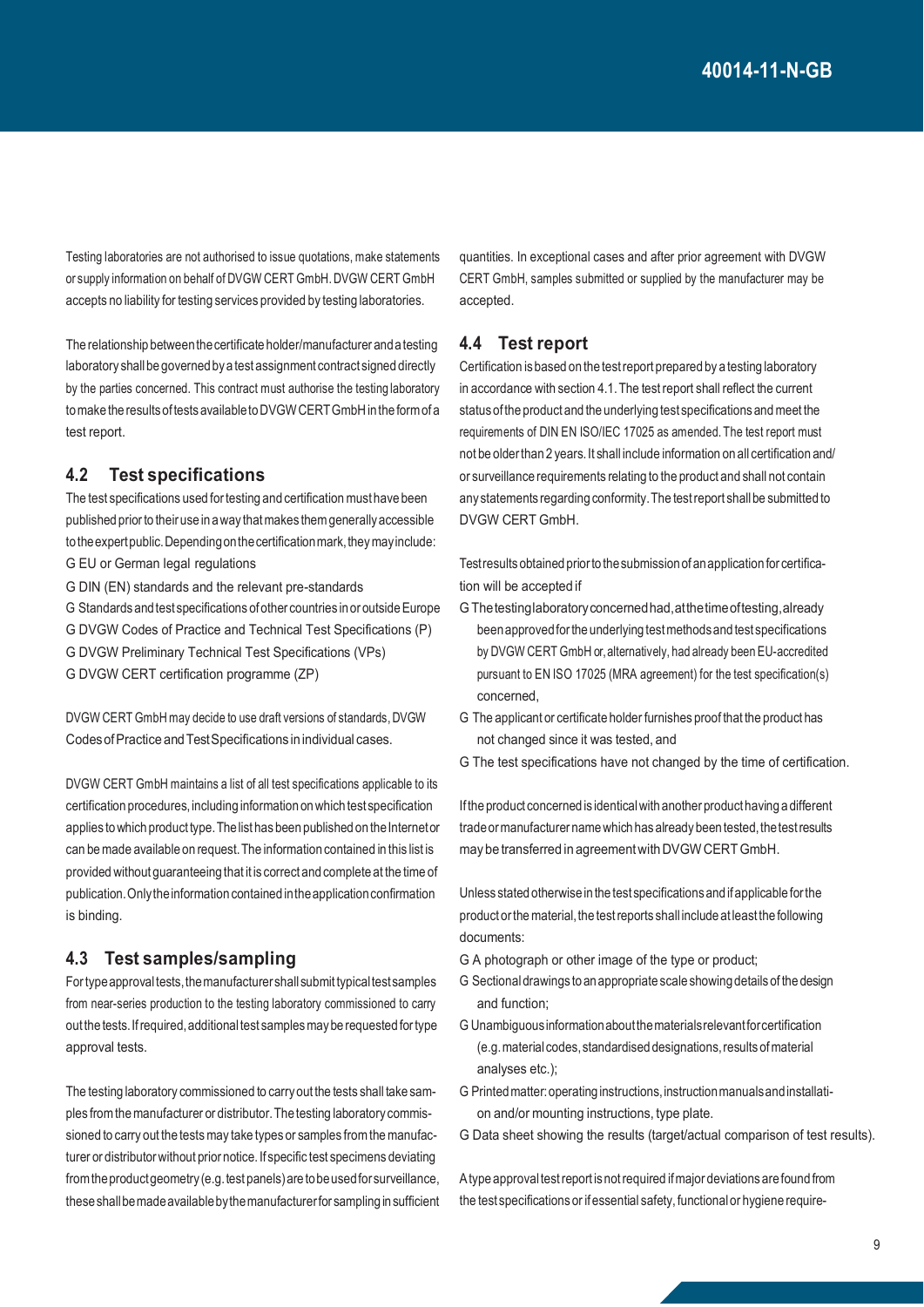ments are demonstrably not met so that certification cannot be granted in the first place. In this case, the testing laboratory shall adequately notify DVGWCERT GmbH in writing (e.g. data sheet with test results).

# G **5 Granting, suspending and withdrawing certificates**

Certification and/or a change of certification will be granted and a certificate issued if and when the application and test procedures have been carried out properly, the test report(s) on type, product, document,change, extension or recertification tests have been submitted, and the conformity assessment on the basis ofthedocuments and testreport(s) ispositive. DVGWCERTGmbHwilldecide ingoodtimefromreceiptofallnecessary application documents whether or not certification will be granted.

#### **5.1 Issuing certificates**

The right to use a certification mark is granted by issuing the corresponding certificate.TheGS markwill be granted only if the firstmanufacturing processaudit carried out after certification has yielded a positive result, entitling the applicant to use the GS mark.

The certificate will be issued to the name of a single certificate holder (manufacturer or distributor) only. Different models or trademarks as well as different distributors of the same production series with the corresponding types and variants may either obtain individual certificates with separate registration numbersor becombined inone single certificate (see section 3.1). In the latter case, a separate certificate sheet (supplement), which in addition to several models and distributors may also list the various type designations,willbe prepared for each model-distributor combination.All elementsof the certificate (main certificate and supplements) form part of one complete certificate indicating the sameholder andbearing the same registration number, and may be prepared and invoiced as one unit only. While the certificate holder's name will appear on the main certificate, the supplements willonly show thenames ofthe respective distributors or models. As a general rule, a registration number will be assigned to onlyonecertificateholder.IncaseoftheGSmark,noseparatecertificate elements will be prepared for distributors.

Separate certificates and/or supplements (model-distributor combinations) willbeissuedfordifferentmodelsofaproductionseriesanddifferent distributors.Modelsare regarded asdifferentin this context iftheydifferin significant aspects of construction and manufacturing, e.g. equipment parts, material, temperature resistance etc.

Pursuant to the provisions of the Central Office for Safety Engineering (ZLS, Zentralstelle der Länder für Sicherheitstechnik), the certification procedure used togranttheGSmarkprohibits theissuance ofadistributor certificate (subsidiary certificate).

Following positive conformity assessment, DVGW CERT GmbH will issue the certificate and enter the certification data intoa certification register.The registration number willbe communicated tothe certificate holder and the certificate entitling him touse the respective certification mark will be sent to him.

DVGW CERT GmbH will keep on file the certification application documents for 15 years.

DVGW CERT GmbH regularly publishes all products certified by it in its certification registers and on its website. The certification registers are published at least once a year.

#### **5.2 Certificates' period ofvalidity**

Certificates are valid for a limited period of time, depending on the test specifications.

Thevalidityofacertificatedependsontherespective testspecification,as shown below, unless the certificate expires prematurely pursuant to these RulesofProcedure:Asarule,theperiod ofvalidityof certificatesbasedon the following is as follows:

| G EU or German legal regulations                       | 5 years |
|--------------------------------------------------------|---------|
| G German, European or other international standards    | 5 years |
| G DVGW Technical Test Specification (P)                | 5 years |
| G DVGW Preliminary Technical Test Specification (VP)   | 3 years |
| G Pre-standard, draft standard or draft Technical Test | 3 years |
| Specification (P)                                      |         |

The period of validity of certificates issued pursuant to certification programs is specified in the respective certification programme.

Supplementary tests carried outinthemeantime donotextendthisperiod of validity.Ifadraft standard orPreliminaryTechnicalTestSpecifications (VP) are superseded by a final standard or Technical Test Specification (P), the granted certificate can be extended for 5 years upon application if a testing laboratory pursuant to Section 4.1 confirms thatthe product also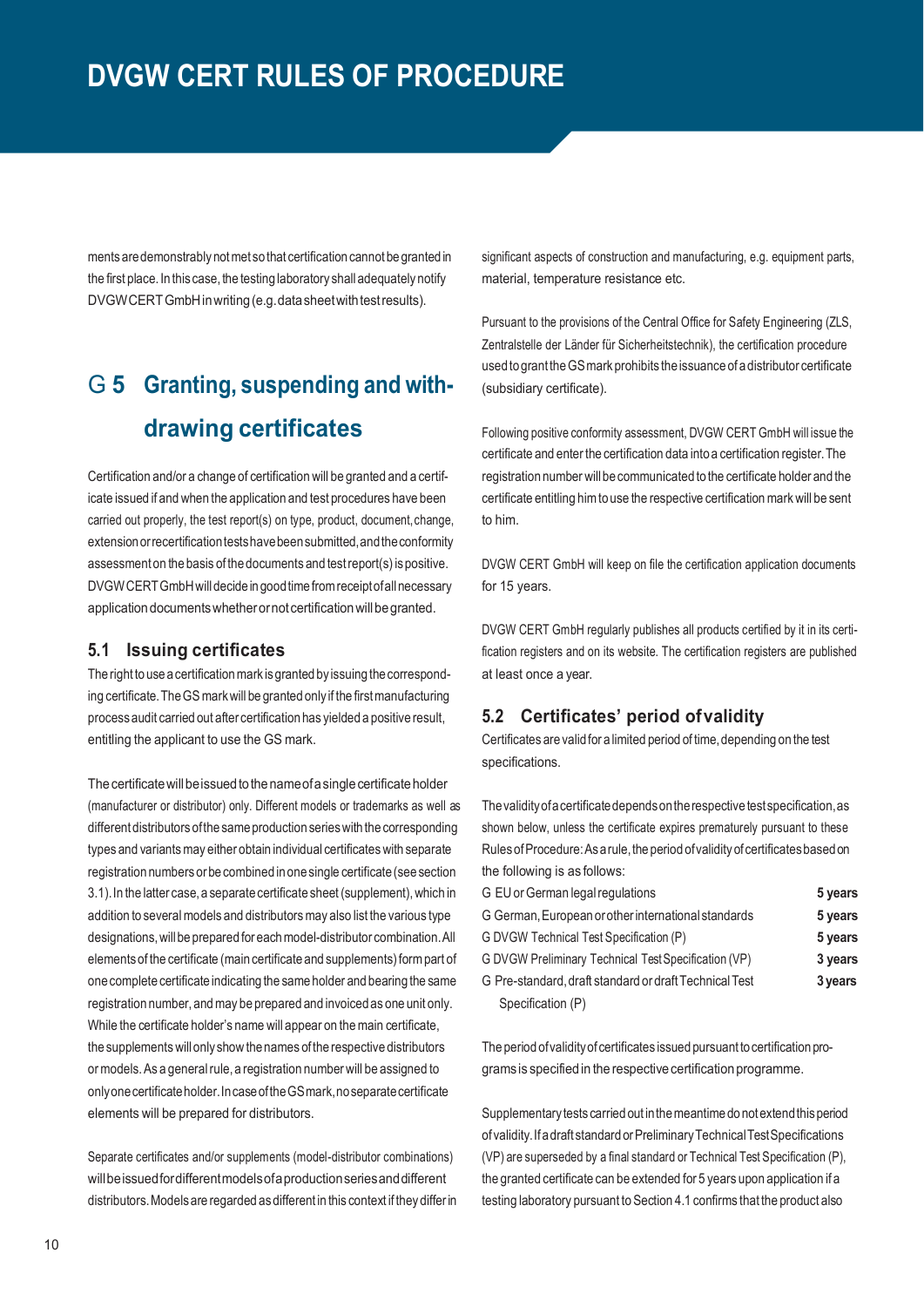meetstherequirementsofthefinalstandardortheTechnicalTestSpecifications.

Certificate holders have the right to use the certification mark from the date of issue shown on the certificate.The expiryof the certificate depends on the date of the latest type approval test report required for certification, plus the respective term of validity indicated above.

#### **5.3 Recertification**

If the certificate holder should require recertification, he shall apply for it at least 3 months before the certification expirydate so as to obtain the right tohavetheprocedurecarriedoutinthespecifiedperiodoftime.Itisthe responsibility of the manufacturer to make sure that a testing laboratory pursuanttosection4.1willbecommissionedinduetimetocarryoutall necessary test procedures so that all test reports required for recertification are available at the time of application. Incomplete documents, notably missing test reports, may result in forfeit ofrecertification in the specified period of time. DVGW CERT GmbH accepts no liability for recertification after the specified period of time if the test reports submitted are incomplete or submitted late.

Recertification may be carried out

- a) without carrying out a repeat type approval test if:
	- G the product has not changed as compared to the type last certified,
	- G the production methodofthe certified product continuesunchanged after the expiry of thecertificate,
	- G there has been no change in the test specifications on which certification was based, and
	- G themostrecent surveillance by atesting laboratorypursuant to section 4.1 was positive and a control testreport is available.
- b) only in connection with another type approval test if:
	- G the mostrecent complete type approval test was carried more than 15 years ago
	- G the product in question has not been produced during the certificate's period of validity and prior to renewaland therefore no control test report for the product in question is available.

The test report on the type approval test must be available before the certificate expires.

The right to use a certification mark and the pertinent registration number depends on the validity period of the certification, which can be extended any number of times if the validityof the certification has never been suspended.

#### **5.4 Expiry of certificates**

A certificate will expire and cease to be valid

- G After its period of validity has expired,
- G After the certification or surveillance procedure has been cancelled by the certificate holder,
- G After withdrawal by DVGW CERT GmbH (see section 5.6).

Certificate holders may cancel certification and surveillance procedures at the end of each year, subject to 3 months' advance notice. DVGW CERT GmbH publishes a listof cancelled certificates on its website.

Stocked products bearing the certification mark or registration number ofDVGWCERTGmbHmaybeputonthemarketfor 12monthsafterthe certificate has expired, unless the certificate has been withdrawn or the certification or surveillance procedures have been cancelled.

The certificate holder undertakes to refrain from making any advertising statements or other business-related statements on certification in connection with suspended or withdrawn certificates.

#### **5.5 Suspension of certification**

DVGW CERT GmbH reserves the right to temporarily suspend certification if it has objective evidence showing that significant preconditions required for using the certification mark are not met or are not fully met any more, but that the unsatisfied preconditions can be expected to be satisfied shortly. Notably, certification can be suspended if

G the requirements of these Rules of Procedure are not met,

- G the certificate holder has failed or partially failed to meet any requirements that directly or indirectly affect the safety, hygiene, quality or functionality and, if applicable, the fitness for use, performance or environmental compatibility of the product,
- G the certificate holder has missed the surveillance deadline pursuant section 6 by more than 90 days or if the proof of surveillance is not available to DVGW CERT GmbH within 90 days of the surveillance deadline.

Together with the warning, DVGW CERT GmbH may require suspension ofthecertification.Thecertificateholdermaycommentonthecharges against him within the period of time specified in the warning sent to him by DVGW CERT GmbH requesting him to restore the contractually agreed state. Thisdeadlineforcommentsisapreclusiveperiodthatshallapplytoall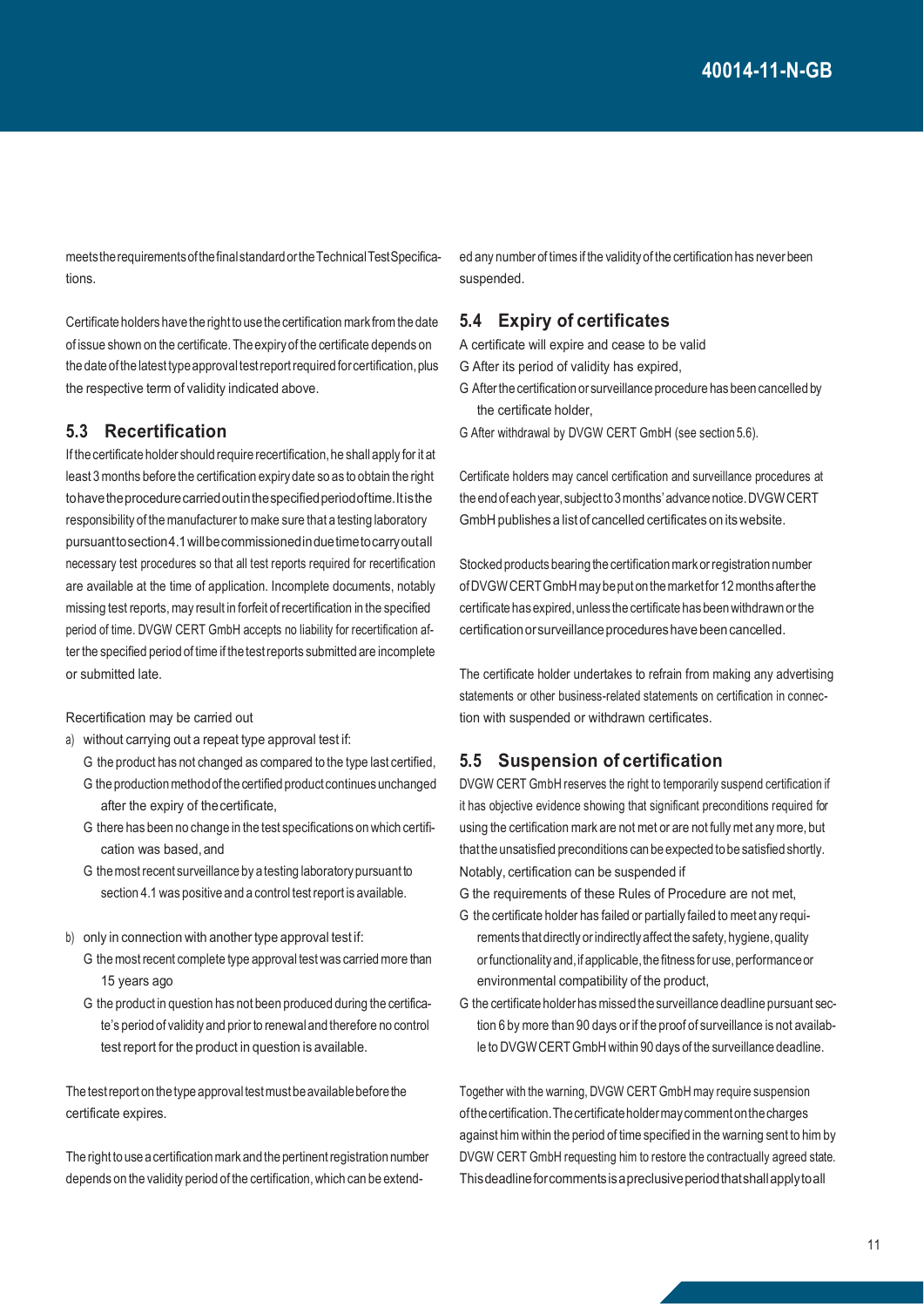objections the certificate holder, using commercial diligence, can then lodge against the violation charges mentioned above.

Uponreceiptofthewrittennoticeonthesuspensionofcertification, certificate holders shall no longer mark the product with the registration numberorwithacertificationmarkandshallnotputonthemarketany relevant products stocked that bear the mark until the suspension has been revoked. DVGW CERT GmbH reserves the right to inform third parties about the suspension of the certificate. DVGW CERT GmbH will publish a list of suspended certificates on itswebsite.

The suspensionofthe certificationwillbe revoked assoon asthe certificate holderhasdemonstratedthatallpreconditionsrequiredtousethecertification marks have beensatisfied.

#### **5.6 Withdrawal of certificates**

#### **5.6.1 Reasons forwithdrawal andwithdrawalprocedure** DVGW CERT GmbH may withdraw certificates if

- G the certificate holder has missed the surveillance deadline pursuant to section 6by more than 365 days or the proof of surveillance isoverdue by more than 365 days,
- G the certificate holder misuses acertification mark or aregistration number,
- G the requirements of these Rules of Procedure are not met,
- G the certificate holder fails to meet, partially fails to meet or fails to meet in time requirements stipulated by DVGW CERT GmbH,
- G the preconditions for granting the certificate have ceased toexist (notwithstandingthespecialregulationsofsections5.7and6.6),
- G the product nolonger conforms tothe applicable legalnationalrequirements,e.g. due to new or amended regulations, or
- G the certificate holder fails to restore, upon receipt of a written warning, the contractually agreed state within a reasonable deadline set by DVGW CERT GmbH.

DVGW CERT GmbH reserves the exclusive right to decide whether or not a certification mark or a registration number has been misused. Third parties have no right to object.

#### **5.6.2 Legal consequences**

DVGW CERT GmbH will notify the certificate holder in writing by registered letter with return receipt about the withdrawal of a certificate.The registration number will then be deleted from the certification register of DVGW CERTGmbH.The original of the certificate shall bereturned.Adeleted registration number may not be reissued or reassigned.

Thewithdrawalorcancellationofthecertificatewillbepublishedofthe website of DVGW CERT GmbH. After withdrawal of a certification, the certificate holder maynolonger use theregistration numberor certification mark on theproductafter having received the notice byregistered letter aboutthe withdrawal of the certificate and the deletion of the respective registration number.Any stocked products of the type concerned that already bear the certification mark or a registration number may no longer be put on the market with these marks attached. The certificate holder shall, upon request, demonstrate to DVGW CERT GmbH that he has taken all possible andreasonablemeasurestopreventtheon-goingmarketingoftheproduct with a DVGW mark. DVGW CERT GmbH reserves the right to inform third parties about the withdrawal of the certificate.

The certificate holder shall indemnify DVGW CERT GmbH from all claims by third parties that mayarise from the illegitimate use ofthe certification mark and registration numbers.

#### **5.7 Changes to certifiedproducts**

The certificate holder shall always inform DVGW CERT GmbH in due time and prior to production changes about all planned changes to the certified productorproductionmethodwhichmayaffectthepropertiesofthe productrelevantforcertification,aswellasaboutanycompanynameand address changes.Failure to do so willresult in the loss ofright to use the respective certification mark.

Having reviewed the change notice, DVGW CERT GmbH will decide whether or not an application for change must be filed and/or whether additional tests or assessments must be carried out in the form of partial or complementary tests or document reviews, in particular if

- G thechange involves componentsor materialsortheoperating system software that affect the properties of the product relevant for certification,
- G the design or production method of the product is changed, provided this can affect the properties relevant for certification,
- G the names or addresses of the certificate holders or of the distributors mentioned in the supplementschange.

The certificate holder shall not use the certification markon the changed productsuntilachanged certificatehasbeen issuedor apositive decision has been taken by DVGW CERT GmbH, unless the change is only a change of the certificate holder's name or address.

Intheeventofareplacementofequivalentorsimilarcomponentor equipment parts or materials relevant for certification, or in the event of an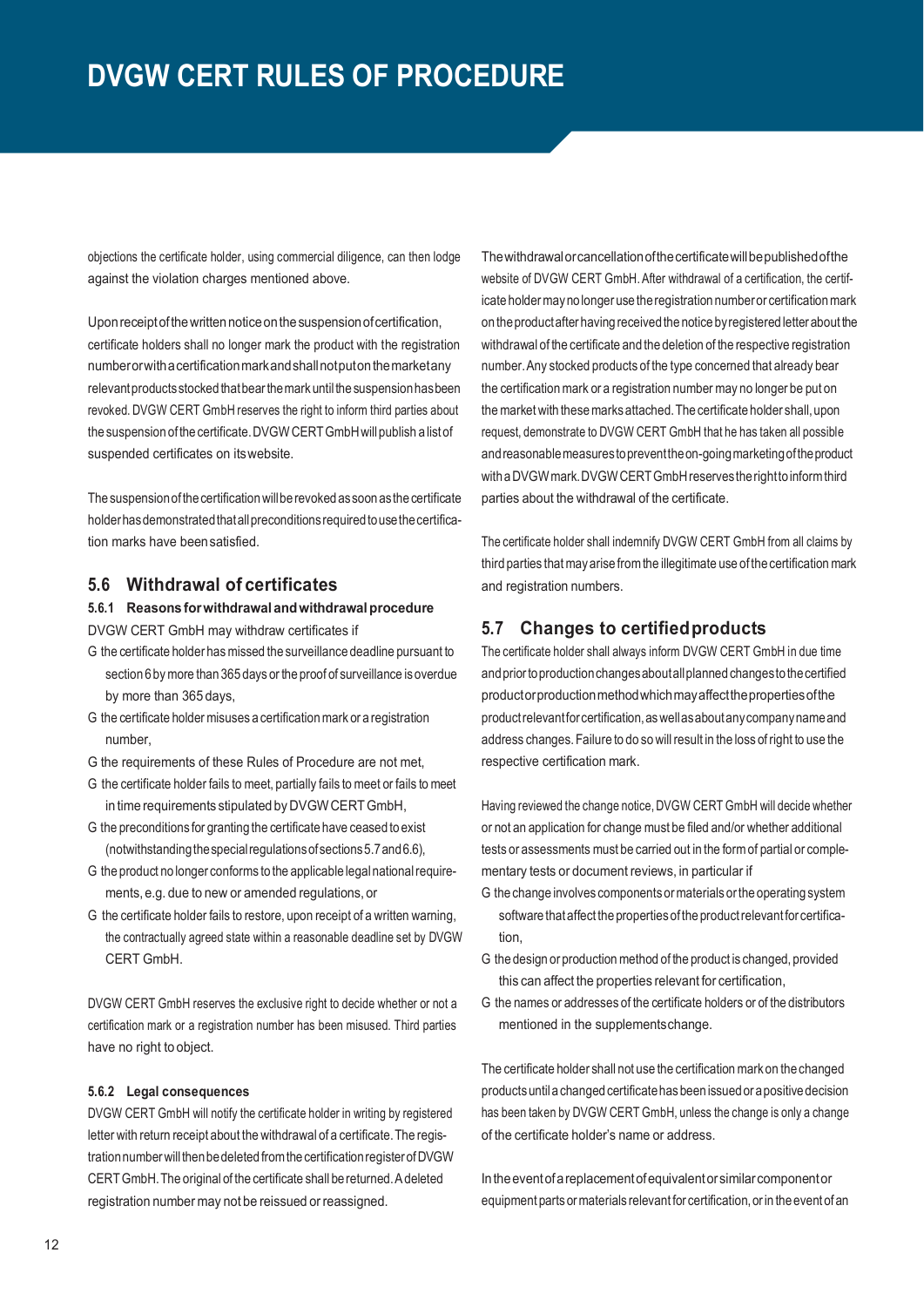operating system software update a new general assessment of the product is not necessary if

- G the componentor equipmentparts or the operating system software are already included in the type approval test and in the certificate,
- G the component or equipment parts or the operating system software were subsequently covered by a test, approval or certification procedure by DVGW CERT GmbH, or
- G the replacement is covered by the test specification.

#### **5.8 Changes to test specifications**

If the test specification on which certification ofa product isbased changes regarding aspects relevant for safety and hygiene, an application for supplementarycertificationand,ifapplicable,supplementary testingwithrespect to the new requirements must be submitted. The DVGW CERT GmbH makes thedecisionontherelevanceofchangesforcertificationasdefinedin sentence 1 and provides the respective information on its website.

A supplementary test report shall be submitted to DVGW CERT GmbH within 12monthsofpublishingthetestspecification,unlessothertransitions periods are stipulated in the test specification. If the specified test period for testitemsofthe test specification usedexceeds12months,DVGWCERT GmbHshalldetermine thedeadline tobeobservedforproviding evidence of the supplementary test. If no evidence is provided by the deadline, DVGW CERTGmbHisauthorised towithdrawthecertificate.Ifatest specification no longer applieswithoutbeing replaced byanothertest specification,the certificates issued based on the test specification shall be valid until they expire.

#### **5.9 Marking**

Pursuant to these Rules of Procedure, certificate holders are entitled to use the respective certification mark in conformance with the applicable list of DVGW-CERT certification marks (Annex I) after the certificate has been issued. The right to use the GS mark is predicated on positive results of the first manufacturing process audit.

The certification mark isgenerallyaffixedtotheproductandtheproduct packaging.

Certification marks may only be used as permitted by DVGW CERT GmbH and only on the certified products, models and types. The "License terms for using the DVGW-CERT certification marks" (Annex II) apply.

The certificate holder shall furthermore show the registration number assigned to the product on the certified products that bear the certification mark, and on the pertinent documents. He may use either the full registration number (13 digits) or its shorter version (the last 6 digits), always preceded by the letters, DVGW CERT". If there is not enough space to affix the registration number, the product can also be marked without it, using only the letters. DVGW" or ..DINDVGW". The latter applies only to DVGW or DIN DVGW marks. The pertinent registration number shall appear in the documents in this case. Alternatively, the lettering "DVGW CERT certified" may be used. Other markings using the protected "DVGW" or DVGW-CERT mark may not be used.

#### **5.10 Complaints directed at the certificate holder**

Certificate holders shalldocumentall complaints they receive inrelation to the conformityof aproduct with the requirements of the respective test specification and shall make this documentation available to DVGW CERT GmbH upon request. Certificate holders shall furthermore initiate and document appropriate measures to address such complaints as well as all product defects found on certified products or services that impair compliance with the certification requirements. They shall make such documentation available to DVGW CERT GmbH upon request.

### G **6 Surveillance procedure**

#### **6.1 General**

Regular surveillance taking into accountthe respective production sites is required to verify conformity of the manufactured products with the certified type.Moreover,intheeventofreasonabledoubt(e.g.intheeventofenough concretecomplaintslodgedbythirdpartiesorbythecertificationbody itself),DVGWCERT GmbH may requesta verification audit.

When applying for certification of his products through DVGW CERT GmbH, the certificate holder undertakes to ensure to have surveillance procedures carried outfor his certified products within the specified period of time and at his own cost.

Unless a certain surveillance procedure is expressly stipulated in the applicable test specification, certificate holders may choose among the following surveillance procedures for theirproducts: G Control testing;

G QMsystemaccording toDIN ENISO9001 including recognition and surveillance of product-specific requirements by DVGW CERT GmbH;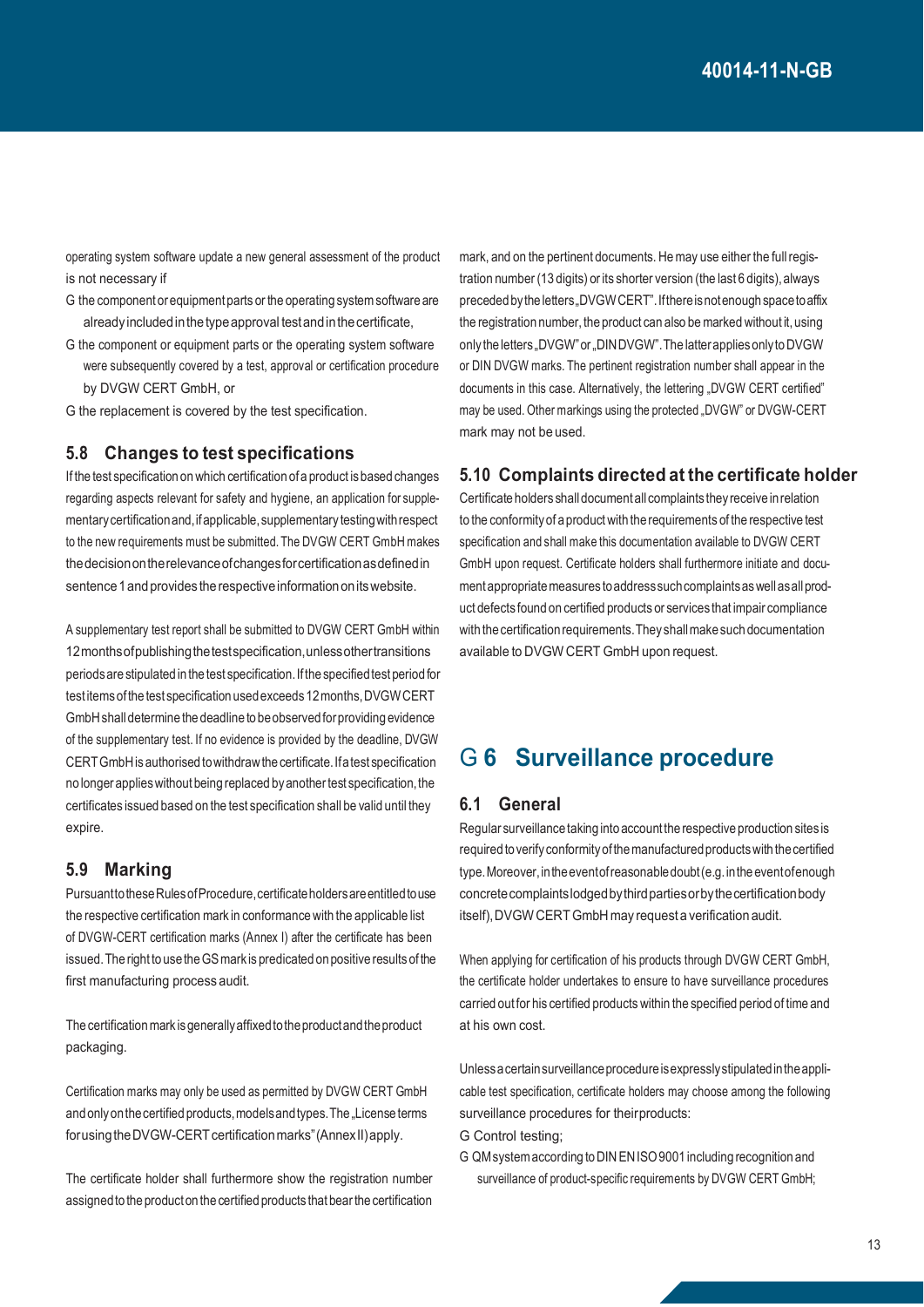G Surveillance of the manufacturer's production quality, including the recognition and surveillance of product-specific requirements by DVGW CERT GmbH.

Upon completion of these surveillance measures, the commissioned control auditor or product auditor shall document the surveillance results on a DVGW CERT GmbH control audit and/or product audit report form, detailing at least

- G the tests that were carried out,
- G any product changes that may affect certification,
- G any manufacturing process changes that may affect product properties, and
- G deviations fromthe test specifications defined byDVGWCERTGmbH.

The surveillance intervals stipulated by DVGW CERT GmbH shall be observed. Any deviation requires the consent of DVGW CERT GmbH.

#### **6.2 Control testing**

#### **6.2.1 Control testing procedure**

DVGW CERT GmbH monitors deadlines and intervals and assesses the control testing results. To this end, certificate holders shall firmly specify in the certification application to DVGW CERT the testing laboratory to be commissioned toperformthecontroltestingpursuanttoSection4.1.The testing laboratory to be commissioned to perform the control testing may only be changed at the end of a calendar year and subject to 3 months' notice to DVGW CERT GmbH. This shall not affect the cancellation period of the respective testing laboratory. Pursuant to the stipulations of the applicable test specifications but at least once every 2 years, DVGW CERT GmbH shall prompt the testing laboratory appointed and separately commissioned by thecertificate holder to visit the manufacturer or hisdistributors in order to spot-check and test certified products from ongoing production and to test them to verify whether or not the marketed product still conforms to the applicable requirements. Taking the sample may be delegated in agreement with DVGW CERT GmbH.

#### **6.2.2 Deadlines**

The deadline for providing evidence of surveillance fornewcertificates isa fixed date of the calendar year.It usually corresponds to the date on which the certificate was issued. The certificate holder may combine different deadlines of different products provided that the new surveillance cycle may onlybeextendedoncebyamaximumof90days.DVGWCERTGmbHsets deadlines on a case-by-case basis in agreement with the certificate holder and the testing laboratoryconcerned.

Sections 5.5 and/or 5.6 apply with regard to suspension or withdrawal if deadlines are missed.

#### **6.2.3 Exceptional cases**

Ifnoproductiontakesplace ornotest samplesareavailable,an application forpostponingthecontroltestingmaybesubmitted.Insuchcasesthe manufacturer shall immediately inform DVGW CERT GmbH once production hasbeenresumedandtestsamplesareavailable.Controltestingmustthen take place within the next 4 months following resumption of production. Productsforwhichnocontroltestingcouldbecarriedoutmayonlybe recertified if a current, positive control test report is available. This shall not affect the stipulations in section5.3.

#### **6.3 QM system according to DIN EN ISO 9001**

The manufacturer shall maintain a quality management system (QM system) based on and certified according to DINEN ISO 9001, where DVGW CERT GmbH shall approve and regularly audit the product-specific elements (surveillance audits). In this context and with respect to the results of the type approval test, all product-specific requirements shall be objects of special attention.

A DVGW CERT GmbH product auditor shall take into account the productrelated gasand/or water-specificrequirementsontheproductduringthe audits. For this purpose, he shall have the right to take samples for testing by a DVGW CERT GmbH-registered testing laboratory. Unless stipulated otherwise,product-specific surveillance auditswillbe carried outatleast once every two years.

In its capacity as accredited QM certifier DVGW CERT GmbH may, at the requestofthecertificateholder,simultaneouslycertifyandaudittheQM system against the standards mentioned above.

#### **6.4 In-house production control system**

The certificate holder may also use an in-house production control system certifiedandauditedbyDVGWCERTGmbHasdescribed insection6.3, whose main focus is on meeting the product-specific requirements. A DVGW CERT GmbH-commissioned product auditor shall verify compliance with thequalityrequirementsand theefficacyofqualityassurance measures at least once every two years.

#### **6.5 Verification audit**

#### **6.5.1 General**

In the event of reasonable doubts as to whether or not a product bearing a DVGW CERT GmbH certification mark complies with the applicable and lat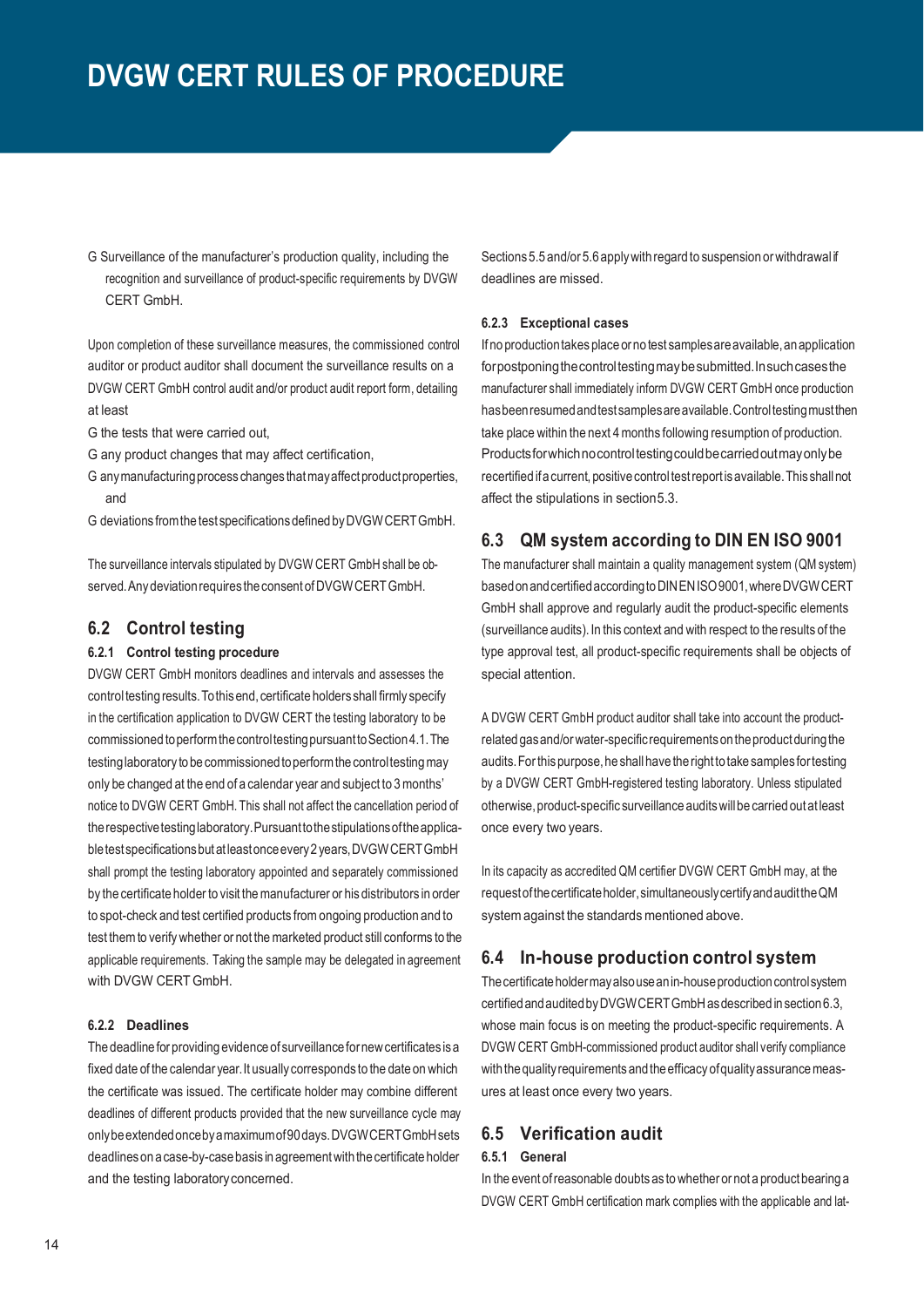est test specifications, an application may be filed with DVGW CERT GmbH toconductaverification audit.Applicationsfortheinitiation ofaverification audit procedure shall be made in writing.

#### **6.5.2 Procedure**

The verification audit shall be performed by a testing laboratory pursuant tosection4.1onbehalfDVGWCERTGmbH.Thetestinglaboratorywill sendarepresentative totaketestsamplesfromanindustrialorcommercial warehouse. Verification audits shall take the form of type approval tests. If however the complaint concerns only a few individual requirements of the testspecificationsusedinthetypeapprovaltest,DVGWCERTGmbHcan at its discretion perform the verification auditas apartial verification audit. The testing laboratory shall inform DVGW CERT GmbH about the verification audit results without delay so as to enable it to initiate any necessary immediate action.The testing laboratory shall treatthe verification auditresults confidentially vis-à-vis third parties.

The applicant and the certificate holder will be informed about the results and the consequences of the respective verification audit and/or improvement test within 4 weeks after receipt of all testreports by DVGW CERT GmbH.The applicant of the verification audit has no right to inspect the testreportand/or detailed information.The certificate holder may require to inspect the testreport ifthe verification audit has shown that the product does not comply with the applicable test specifications.

#### **6.5.3 Costs**

The costs of the verification audit procedure include the cost charged by the testing laboratory commissioned by DVGW CERT GmbH, the cost for selecting and obtaining the respective test samples, the cost of transport of the test samplesand the costofthe verification audit procedure performed by DVGW CERT GmbH. The applicant shall bear the full cost of the verification audit procedure. Upon commencement of the procedure, he shall make an advance payment amounting to the total (expected) cost of the verification audit procedure.

#### **6.6 Handling of defects**

If in the course of the surveillance or verification audit procedure the certified product should turn out to be defective, the certificate holder shall first of all have the right to defend the product within 14 days after receipt of the notice on the defect. If he fails to dispel doubts about a product defect, the following obligations shall apply:

#### **6.6.1 Serious defects**

Seriousproductdefects includeallsignificantdeviationsfromthetestspec-

ification requirements, notably requirements directly or indirectly affecting product behavior in terms of safety, hygiene or function, but also significant deficits with respect to the required fitness for use, quality, performance or environmental compatibility.

The certificate is suspended. The provisions of section 5.5 shall apply. In the event of serious defects, the certificate holder has 3 months to furnish proof toDVGWCERTGmbHintheformofatestreportpreparedbyatesting laboratory pursuant to section 4.1 stating tat – as a result ofre-work, if any – the product conforms to the test specifications used in the type approval test and/or the latest modification test. If the testing period for test items of the test specification applied has been determined to exceed 3 months, DVGWCERTGmbHshall setthedeadlineapplicableforfurnishingsuch proof.

The commissioned testing laboratory shall perform the necessary tests without delay and inform DVGW CERT GmbH about the test results in writing as soon as testing has been concluded.

Both the certification and theregistration number shallremain validifproof is furnished that the product is free from defects, and, if applicable, that serious defects on all products already marketed will be eliminated without delay. If need be, DVGW CERT GmbH may impose restrictions or conditions onthecertificate,whichshallcomeintoforceassoonasthecertificate holderhasreceivedwrittennoticeonsuchrestrictionsorconditions.

If the certificate holder fails to observe the three-month deadline or fails to prove that the product is free from defects, the certificate and, consequently, the right to use the certification marks and registration numbers will be withdrawn. In addition, the provisions of the German Equipment and Product Safety Act shall apply. The certificate holder will be notified in writing about the withdrawal ofthe certificate one week before the withdrawalbecomes effective.Theprovisionsofsection5.6shallapplyforthewithdrawalof certificates.

#### **6.6.2 Minor defects**

Minor product defects include all deviations from the test specifications that are not considered serious defects within the meaning of section 6.6.1.In the event of minor product defects, the certificate holder has a reasonable period oftime– usually3 months– to furnish prooftoDVGW CERTGmbH in the form of an opinion by a testing laboratory pursuant to section 4.1 that the defects have been eliminated.If the certificate holder fails to meet this obligation, the certificate and, consequently, the right to use the certification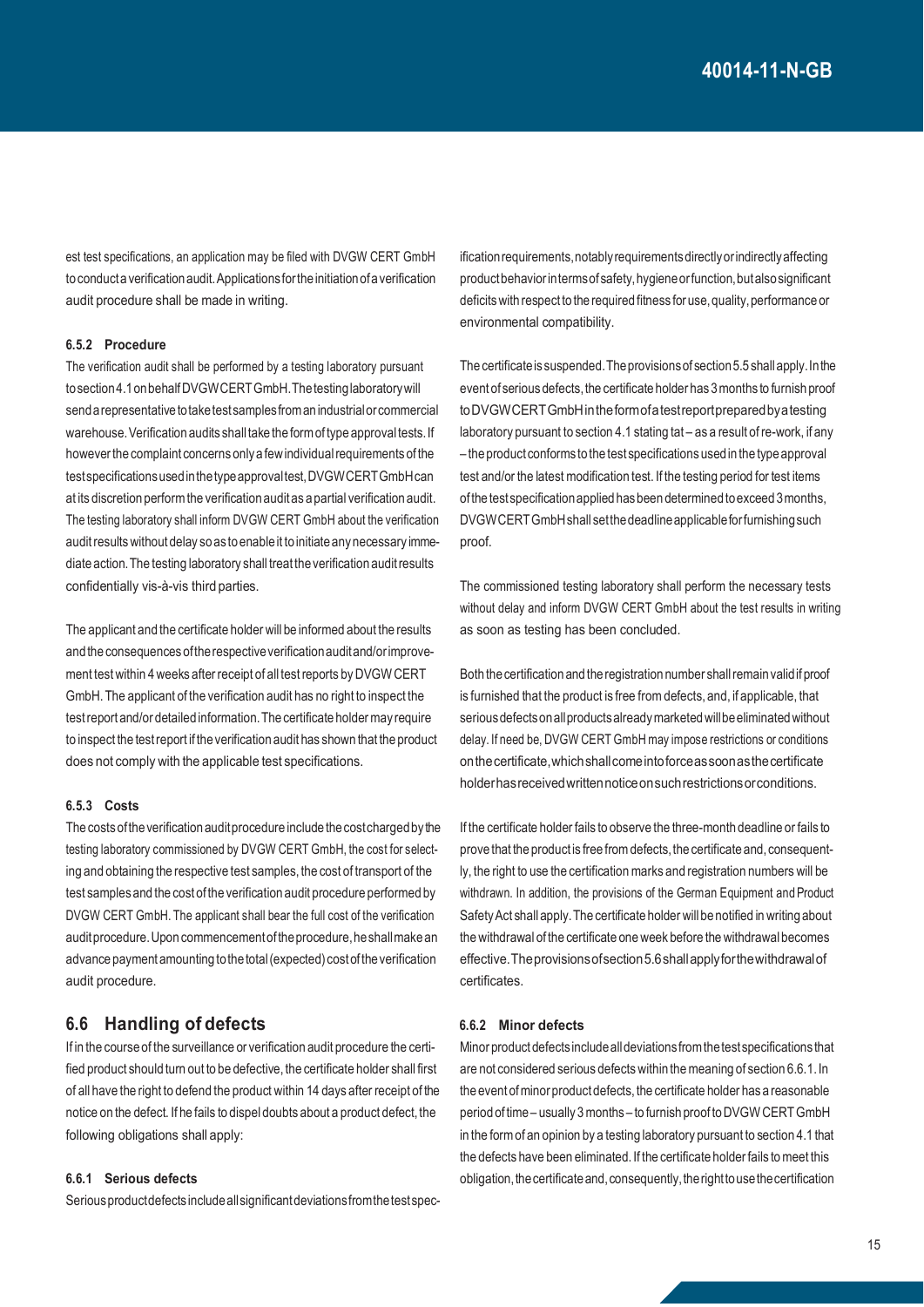mark will be withdrawn. The provisions of section 5.6 on the withdrawal of certificates shall apply mutatismutandis.

The certificate holder shall ensure that verification by the commissioned testing laboratory pursuant to section 4.1 is carried out without delay and DVGWCERT GmbH is notified of the result in writing.

## G **7 Fees and charges**

DVGW CERT GmbH charges fees for certification, registration, management of the selected surveillance procedure including analysis of the surveillance reports, recertification, extension, modification, conveyance and issuing certificates pursuant to the schedule of fees and charges applying to the respective certification procedure.

The certification fees cover the expenses DVGW CERT GmbH incurs in the course of the certification procedure and will therefore be charged irrespective of the outcome of the procedure (granting or denial of a certificate) and regardless of the certificate's period of validity.The certification fee is not based on acertificate'speriod of validityand therefore also applies to certificates with a period of validity shorter than the standard period of validity. DVGW CERT GmbH has the right to invoice 50% of the certification fee atthe time oforder conformation.Upon conclusion of the certification procedure, the final invoice will be prepared, taking into account payments already made. Prepayments made are non-refundable.

Aflatregistration fee ispayableannuallyduringthe certificate'speriod of validity period to cover the running costs of surveillance, storage and publicationofexistingcertificates.Theflatregistrationfeebecomesdueat the beginning of each calendar year, payable for the first time in the year after the first issuance of the certificate; it shall be fully payable also if the certificate expires before the end of the year.The schedule of fees and charges that is applicable at the time ofreceipt of application shall apply to the granting, extension, recertification, modification and conveyance of certifications and/or certificates.The feesand certification data thatare valid on the 1st of January of a respective year will be used for calculating the annual flat registration fee.

The fees are invoiced and payable net without deduction on receipt of invoice.

Unless otherwise expressly agreed in writing, the certificate holder shall bear the full cost of the procedure; consequently, invoices will only be made outtohim. If adequate proof is furnished that the cost will be borne by a distributor, authorised agent or affiliate of the certificate holder, invoices can also be made out to any one of these.Any objection to an invoice shall be addressed in writing, stating the reasons for the objection, to DVGWCERT GmbH no later than 4 weeks afterreceipt of invoice.Any failure toobjectin due time shall be regarded as consent.

# G **8 Objectionandcomplaint procedure**

DVGW CERT GmbH has established an objection and complaint procedure for handling objections and complaints.

#### **8.1 Objection procedure**

Certificate holdershave therighttoobjecttoanydecisionregarding the granting, non-granting and continuation of certificates.

Objections shall be raised within 14 days after receipt of written notice of thedecisiononthegranting,non-granting,andcontinuationofcertificates. The objection must be substantiated in writing and DVGW CERT GmbH mustbe informedbymeansofaregistered letter.The deadline forlodging an objection isexplicitly stated inthenotice thattriggers the deadline.The date on which the registered letter was posted shall determine whether the objection was lodged in duetime.

If DVGW CERT GmbH and the objector fail to reach an agreement on the matter of the objection procedure within 4 weeks after the objection was raised, the objector may request the installation of an arbitration committee by registered letter within14 days.The arbitration committee shallrule on the objection within a period of no more than 3 months. Any costs associated with this shall be borne by the objector.

The composition and procedures of the arbitration committee have been defined in the DVGW CERT GmbH regulations.

Theobjectionshallnotsuspendthedecisionregardingthenon-useof certificates or certification marks.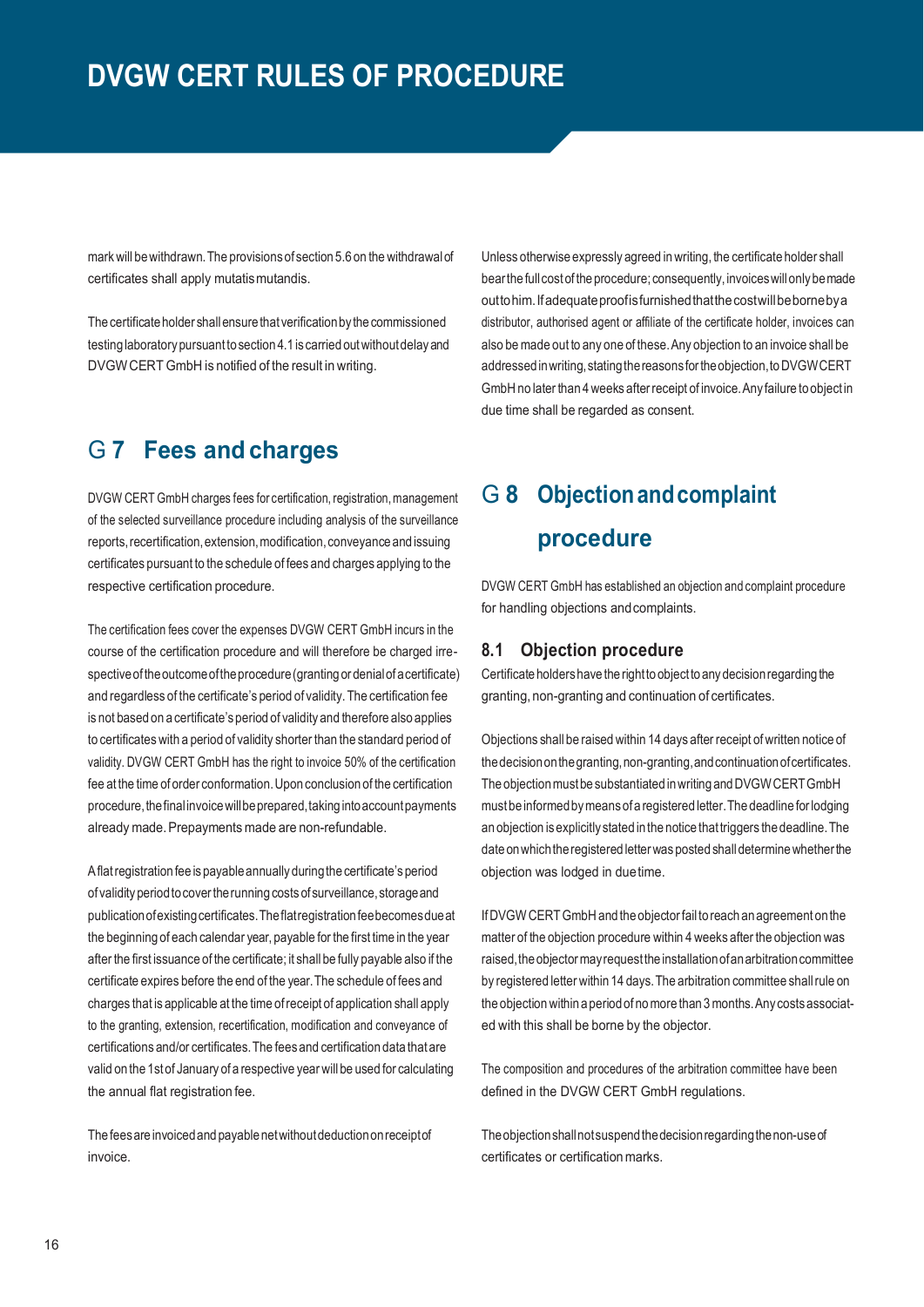#### **8.2 Complaint procedure**

DVGW CERT GmbH has established a complaint procedure. Complaints may be lodgedthroughthecomplaintformprovidedonthehomepageofDVGW CERTGmbH,or made in writing or byphone toany employee ofDVGW CERTGmbH.Allcomplaintswillbeimmediately recorded on adedicated formandforwardedtotheexecutivemanagementofDVGWCERTGmbH, who will then decide on the further processing of the complaint.The complainer will receive a confirmation of receipt within one week's time; within 4weeks,hewillreceive awritten reply informing himabouttheassessment ofhis complaintand theinitiation ofany relevantremedialaction.

If the decision fails to satisfy the complainant, he may appeal to the complaints committee, which will decide on the complaint within a period of 3 months.Any costsassociatedwiththisshallbebornebythecomplainant.

The composition and procedures of the complaint committee have been defined in the DVGW CERT GmbH regulations.

#### **8.3 Hierarchy of procedures**

Thematterindisputecanberesolvedeitherbywayoftheobjection procedure or by way of the complaint procedure. In case of doubt DVGW CERT GmbH shall decide on the admissible procedure.An objection may be reinterpreted into a complaint and vice versa.

# G **9 Obligation to comply with certification programs**

The applicant/potential certificate holder undertakes to comply with the requirementsof the certification program from the time of submitting the application, during the entire certification process, and after the certificate has been granted until the certification has expired.

Specifically, the applicant/potential certificate holder agrees to:

- 1. comply with the certification requirements at all times including the implementation of any modifications communicated by the certification body;
- 2. make all the necessary arrangements for
	- G carrying out the test and surveillance procedures including taking into account the review of documents and records, access to the corresponding equipment, site(s), department(s) and staff;

G the examination of complaints;

- G the participation of assessors from Deutsche Akkrediterungsstelle GmbH(DAkkS) and DVGW CERT GmbH.The cost for the participation of assessors are borne by DVGW CERT GmbH.
- 3. not use the certification in a way that could discredit DVGW CERT GmbH and not make statements regarding certification that could be viewed as misleading or unjustified by DVGWCERT GmbH;
- 4. discontinue using anyand alladvertising material that contain references to the certification and to take all measures required by the certification program (e.g. returning certification documents) and take all other required measures (see also sections5.4,5.5 and 5.6) if certification is suspended, withdrawn orterminated;
- 5. copythedocumentsintheirentiretyasspecifiedinthecertification programiftheclientmakes thecertificationdocumentsavailable tothird parties;
- 6. comply with the requirements of Annex I "The DVGW CERT GmbH Certification Marks" and Annex II "Licence Terms of DVGW CERT GmbH" ifreference is made to the certification in communication media, such as,e.g.documents,brochures or advertising materials;
- 7. comply with all requirements that are described in the certification program and refer to the use of marks of conformity and certificationrelated information;
- 8. keep records of all complaints that become known to the clients in respect of compliance with the certification requirements and makes these records available to the certification body; and
- 9. take appropriate measures in respect of such complaints and any defects that affect compliance with the certification requirements;
- 10.document the measures taken;
- 11.inform the certification body without undue delay about changes that could affecthis ability to comply with the certification requirements (see also section 5.7).

The certificate holder undertakes to use advertising or other business-related statements on certification only if he has a valid certificate, and not to use expired and/or suspended or withdrawn certificates for advertising purposes,and to return such certificates upon request.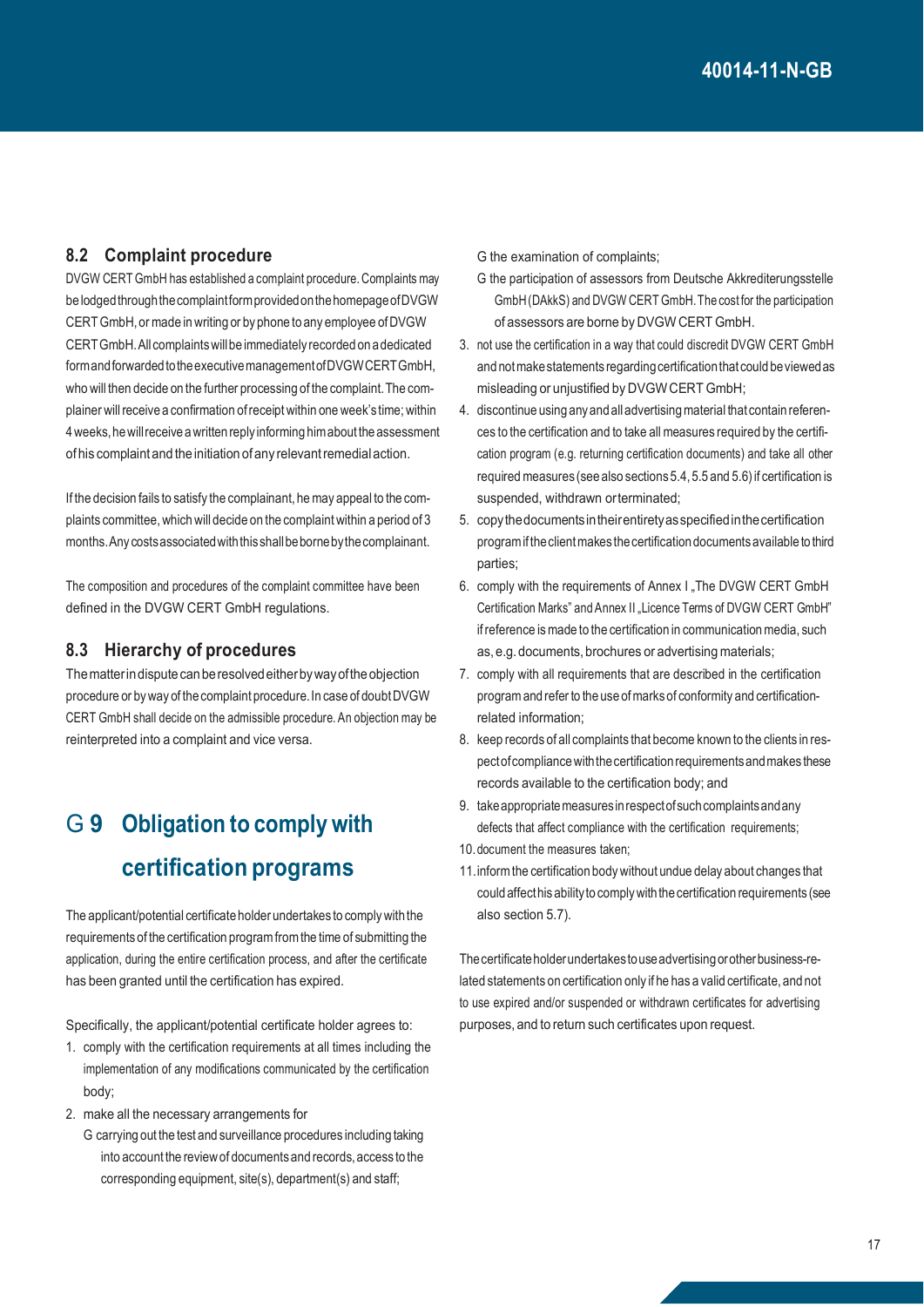### G **10 Exclusion of liability**

The activities of DVGW CERT GmbH shall be limited to examining whether or not the products for which certification is requested meet the applicable test specifications on the basis ofthe application documents submitted by the applicant. DVGW CERT GmbH accepts no liability for any content inaccuraciesnorforthelawfulnessofthetestspecificationsused.DVGW CERTGmbH furthermore accepts no liability for any flawsand errors in test procedures and test reports, for which the testing laboratories are responsible. Contractual relations regarding the execution of the tests shall exist exclusively between the respective applicant/certificate holder and the commissioned testing laboratory.

DVGW CERT GmbH accepts no liability for damage caused to third parties or competitors asaresultof the granting or non-granting orthe withdrawal or amendmentof certificates orattestations, or asa resultoferroneousor faulty statements made in these certificates, unless there exists by way of exception aprotective effecttothebenefitofathird party.Thisalso applies to financial losses and consequential damage such as, for instance, the costs of proceedings or fees arising from disputes over competition or trademark law matters.

DVGWCERTGmbHinno case accepts liability for damage caused asa result of modifications to certified products that have not been notified to thecertificationbodyandregistered forverification.Incaseofdisputeover whether the product was amended or modified before or after certification, itisincumbentonthecertificateholderand/orapplicanttofurnishthe corresponding evidence.

The extent to which DVGW CERT GmbH, on whatever legal grounds, accepts liability in conjunction with the certification of products shall be limited to intent, gross negligence and the culpable violation of contractual obligations.

Itsliabilityfortheculpableviolationofsignificantcontractualobligationsand for gross negligence of its employees and vicarious agents shall be limited to typical and foreseeable damage. The liability for injuries to life, limb or health remains unaffected.

### G **11 Severability clause**

If individual provisions of these Rules of Procedure are or become invalid, thisshallnotaffectthevalidityoftheremainingRulesofProcedure.

# G**12Placeofjurisdiction, applicable law**

The place of jurisdiction for all legal disputes as well as liability and other claims vis-à-vis DVGW CERT GmbH is Bonn, Germany. The laws of the Federal Republic of Germany shall apply. The language of contract, communication and certification is German.

### G **13 Coming into force**

These Rules of Procedure come into force on 1 January 2017. They shall supersede all previous Rules of Procedure for the Certification of Products in Categories Without Harmonised European Standards (Non-harmonised Area).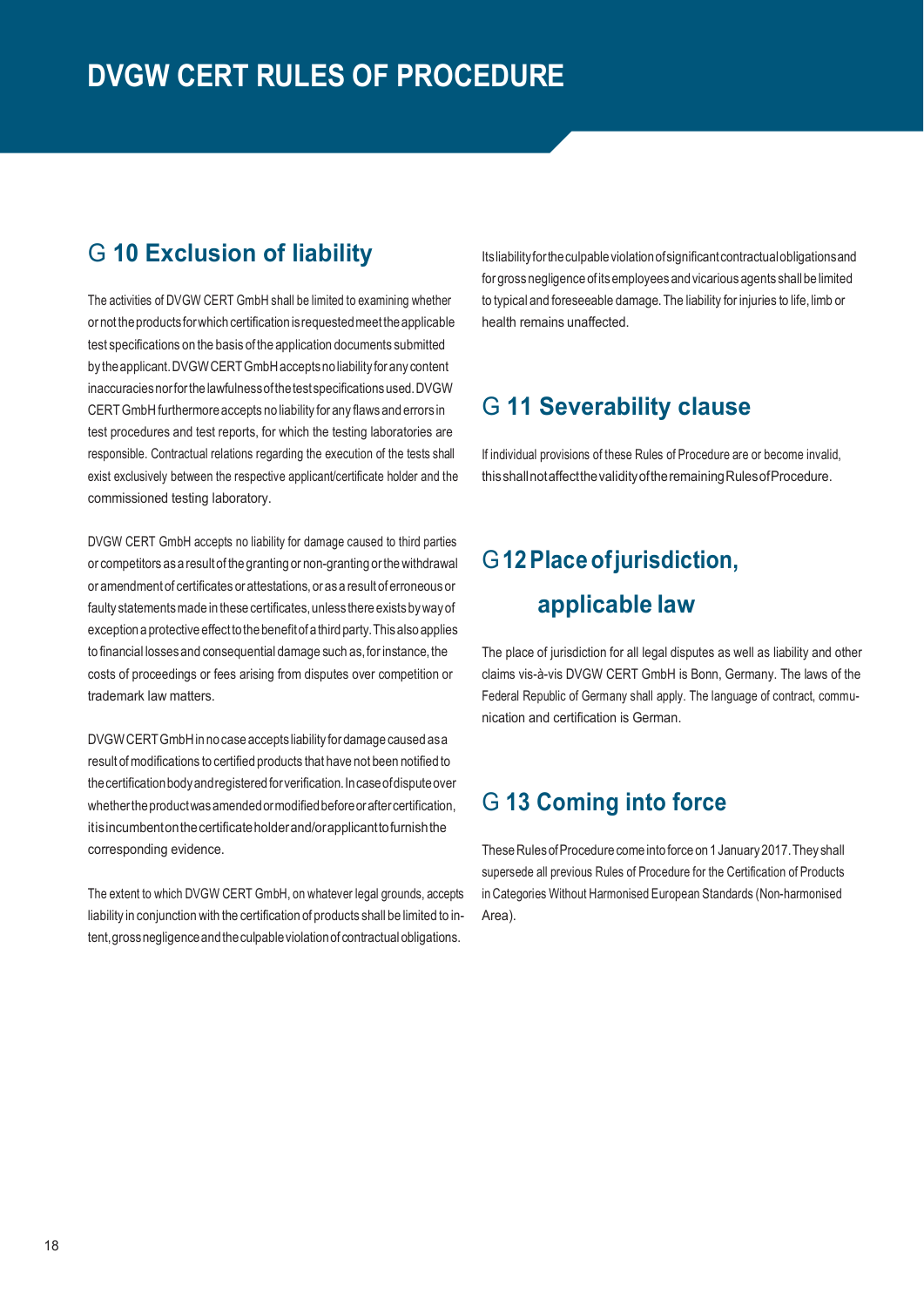# **Annex I** G **DVGW CERT GmbH certification marks**

#### **DIN-DVGW mark**

The DIN DVGW mark may be used if a valid DIN-DVGW type examination certificate exists for the product in question.

#### **DVGW mark**

The DVGW mark may be used if a valid DVGW type examination certificate exists for the product in question.

#### **DVGW-CERT mark of conformity**

The DVGW-CERT mark of conformity may be used if the products meet the requirements of the certification program of DVGW CERT GmbH applicable for the product in question.

#### **DVGW-CERT W 540 mark of conformity**

The DVGW mark of conformity with the extra "Safe connection W 540" label may be used if a valid DVGW-CERT certificate of conformity showing the extra, Safe connection W540" label exists for the productin question.

#### **GS mark**

TheGSmarktogetherwiththelogoofDVGWCERTGmbHmaybeusedif the products meet the requirements for technical equipment and consumer products as defined by the German Equipment and Product Safety Act (ProdSG) and a valid test certificate from DVGW CERTGmbH exists.

#### **DVGW quality mark**

TheDVGWqualitymarkmaybeusedinadditiontotheEuropeanCEmarking for products, if compliance with the quality requirementsofapplicable DVGW rules has been demonstrated vis-à-vis DVGW CERT GmbH and a valid DVGW quality certificate exists.